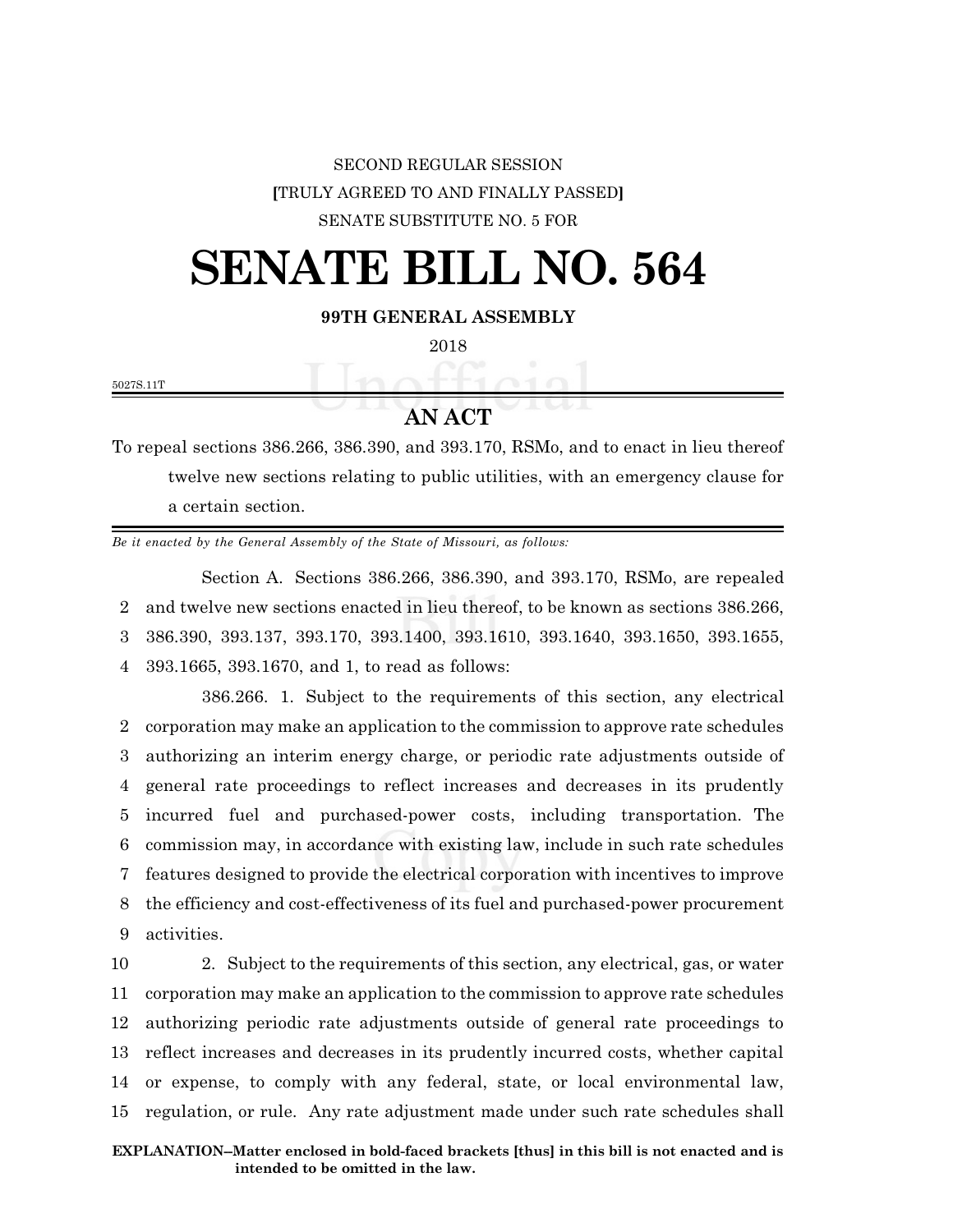not exceed an annual amount equal to two and one-half percent of the electrical, gas, or water corporation's Missouri gross jurisdictional revenues, excluding gross receipts tax, sales tax and other similar pass-through taxes not included in tariffed rates, for regulated services as established in the utility's most recent general rate case or complaint proceeding. In addition to the rate adjustment, the electrical, gas, or water corporation shall be permitted to collect any applicable gross receipts tax, sales tax, or other similar pass-through taxes, and such taxes shall not be counted against the two and one-half percent rate adjustment cap. Any costs not recovered as a result of the annual two and one-half percent limitation on rate adjustments may be deferred, at a carrying cost each month equal to the utilities net of tax cost of capital, for recovery in a subsequent year or in the corporation's next general rate case or complaint proceeding.

 3. Subject to the requirements of this section, any gas **or electrical** corporation may make an application to the commission to approve rate schedules authorizing periodic rate adjustments outside of general rate proceedings to **[**reflect the nongas revenue effects**] adjust rates of customers in eligible customer classes to account for the impact on utility revenues** of increases or decreases in residential and commercial customer usage due to variations in either weather, conservation, or both. **No electrical corporation shall make an application to the commission under this subsection if such corporation has provided notice to the commission under subsection 5 of section 393.1400. For purposes of this section: for electrical corporations, eligible customer classes means the residential class and classes that are not demand metered; and for gas corporations, eligible customer classes means the residential class and the smallest general service class. As used in this subsection, "revenues" means the revenues recovered through base rates, and does not include revenues collected through a rate adjustment mechanism authorized by this section or any other provisions of law. This subsection shall apply to electrical corporations beginning January 1, 2019, and shall expire for electrical corporations on January 1, 2029.**

 4. The commission shall have the power to approve, modify, or reject adjustment mechanisms submitted under subsections 1 to 3 of this section only after providing the opportunity for a full hearing in a general rate proceeding, including a general rate proceeding initiated by complaint. The commission may approve such rate schedules after considering all relevant factors which may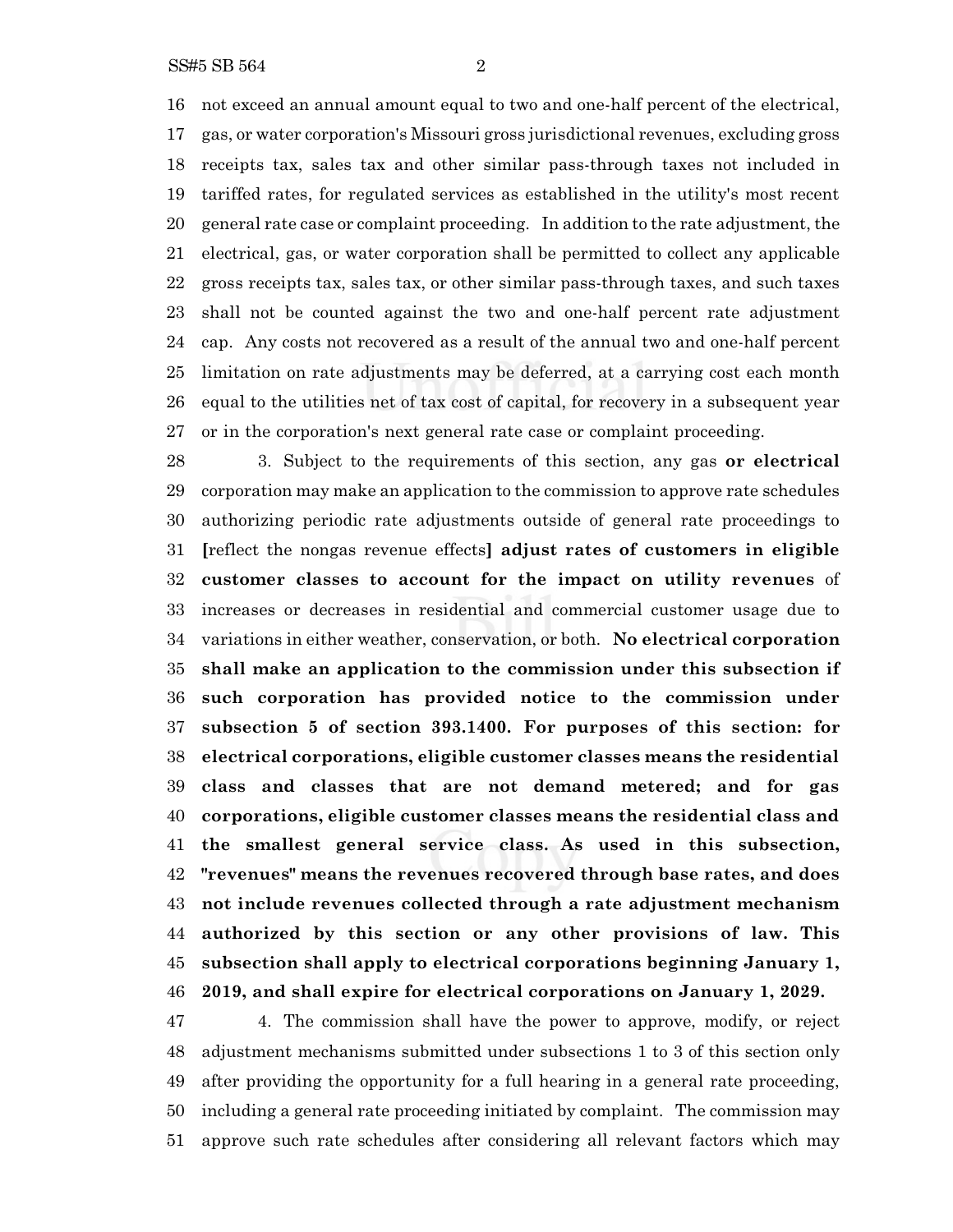affect the costs or overall rates and charges of the corporation, provided that it finds that the adjustment mechanism set forth in the schedules:

 (1) Is reasonably designed to provide the utility with a sufficient opportunity to earn a fair return on equity;

 (2) Includes provisions for an annual true-up which shall accurately and appropriately remedy any over- or under-collections, including interest at the utility's short-term borrowing rate, through subsequent rate adjustments or refunds;

 (3) In the case of an adjustment mechanism submitted under subsections 1 and 2 of this section, includes provisions requiring that the utility file a general rate case with the effective date of new rates to be no later than four years after the effective date of the commission order implementing the adjustment mechanism. However, with respect to each mechanism,the four-year period shall not include any periods in which the utility is prohibited from collecting any charges under the adjustment mechanism, or any period for which charges collected under the adjustment mechanism must be fully refunded. In the event a court determines that the adjustment mechanism is unlawful and all moneys collected thereunder are fully refunded, the utility shall be relieved of any obligation under that adjustment mechanism to file a rate case;

 (4) In the case of an adjustment mechanism submitted under subsection 1 or 2 of this section, includes provisions for prudence reviews of the costs subject to the adjustment mechanism no less frequently than at eighteen-month intervals, and shall require refund of any imprudently incurred costs plus interest at the utility's short-term borrowing rate.

 5. Once such an adjustment mechanism is approved by the commission under this section, it shall remain in effect until such time as the commission authorizes the modification, extension, or discontinuance of the mechanism in a general rate case or complaint proceeding.

 6. Any amounts charged under any adjustment mechanism approved by the commission under this section shall be separately disclosed on each customer bill.

 7. The commission may take into account any change in business risk to the corporation resulting from implementation of the adjustment mechanism in setting the corporation's allowed return in any rate proceeding, in addition to any other changes in business risk experienced by the corporation.

8. In the event the commission lawfully approves an incentive- or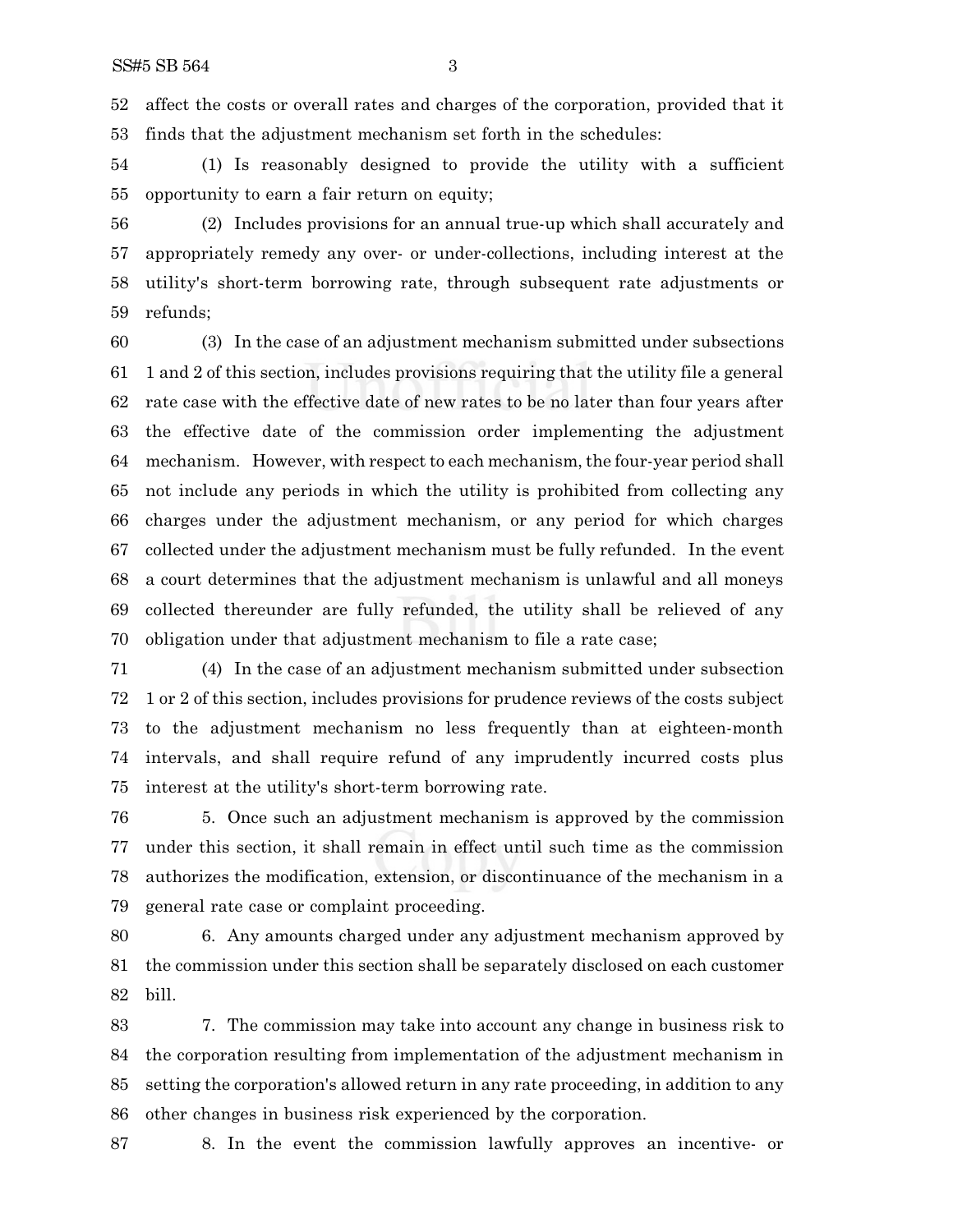performance-based plan, such plan shall be binding on the commission for the entire term of the plan. This subsection shall not be construed to authorize or prohibit any incentive- or performance-based plan.

 9. **[**Prior to August 28, 2005,**]** The commission shall have the authority to promulgate rules under the provisions of chapter 536 as it deems necessary, to govern the structure, content and operation of such rate adjustments, and the procedure for the submission, frequency, examination, hearing and approval of such rate adjustments. Such rules shall be promulgated no later than one hundred fifty days after the initiation of such rulemaking proceeding. Any electrical, gas, or water corporation may apply for any adjustment mechanism under this section whether or not the commission has promulgated any such rules.

 10. Nothing contained in this section shall be construed as affecting any existing adjustment mechanism, rate schedule, tariff, incentive plan, or other ratemaking mechanism currently approved and in effect.

 11. Each of the provisions of this section is severable. In the event any provision or subsection of this section is deemed unlawful, all remaining provisions shall remain in effect.

 12. The **[**provisions of this section shall take effect on January 1, 2006, and the**]** commission shall have previously promulgated rules to implement the application process for any rate adjustment mechanism under this section prior to the commission issuing an order for any **such** rate adjustment.

 13. The public service commission shall appoint a task force, consisting of all interested parties, to study and make recommendations on the cost recovery and implementation of conservation and weatherization programs for electrical and gas corporations.

 **14. Each public utility operating under a mechanism proposed and approved under subsection 3 of this section shall quarterly file a surveillance monitoring, consisting of five parts. Each part, except the rate base quantifications report, shall contain information for the last twelve month period and the last quarter data for total company electric operations and Missouri jurisdictional operations. Rate base quantifications shall contain only information for the ending date of the period being reported.**

 **(1) Part one of the surveillance monitoring report shall be the rate base quantifications report. The quantification of rate base items**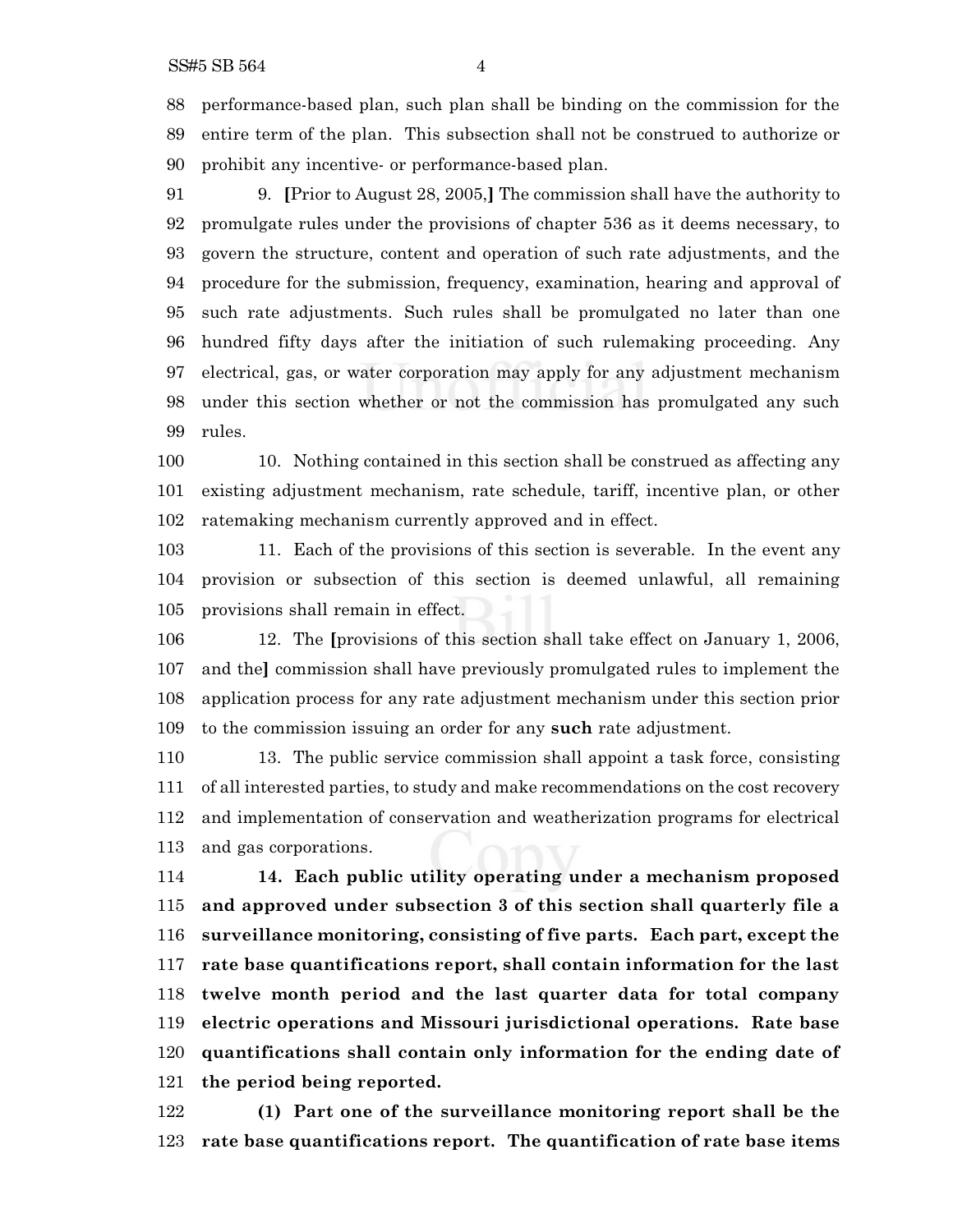| 124 | in part one shall be consistent with the methods or procedures used in |
|-----|------------------------------------------------------------------------|
| 125 | the most recent rate proceeding unless otherwise specified. The report |
| 126 | shall consist of specific rate base quantifications of:                |
| 127 | (a) Plant in service;                                                  |
| 128 | (b) Reserve for depreciation;                                          |
| 129 | (c) Materials and supplies;                                            |
| 130 | (d) Cash working capital;                                              |
| 131 | (e) Fuel inventory, if applicable;                                     |
| 132 | (f) Prepayments;                                                       |
| 133 | (g) Other regulatory assets;                                           |
| 134 | (h) Customer advances;                                                 |
| 135 | (i) Customer deposits;                                                 |
| 136 | (j) Accumulated deferred income taxes;                                 |
| 137 | (k) Any other item included in the electrical corporation's rate       |
| 138 | base in its most recent rate proceeding;                               |
| 139 | (1) Net operating income from part three; and                          |
| 140 | (m) Calculation of the overall return on rate base.                    |
| 141 | (2) Part two of the surveillance monitoring report shall be the        |
| 142 | capitalization quantifications report, which shall consist of specific |
| 143 | capitalization quantifications of:                                     |
| 144 | (a) Common stock equity (net);                                         |
| 145 | (b) Preferred stock, par or stated value outstanding;                  |
| 146 | (c) Long-term debt, including current maturities;                      |
| 147 | (d) Short-term debt; and                                               |
| 148 | (e) Weighted cost of capital, including component costs.               |
| 149 | (3) Part three of the surveillance monitoring report shall be the      |
| 150 | income statement, which shall consist of an income statement           |
| 151 | containing specific quantification of:                                 |
| 152 | (a) Operating revenues to include sales to industrial,                 |
| 153 | commercial, and residential customers, sales for resale, and other     |
| 154 | components of total operating revenues;                                |
| 155 | (b) Operating and maintenance expenses for fuel expense,               |
| 156 | production expenses, purchased power energy and capacity, if           |
| 157 | applicable;                                                            |
| 158 | (c) Transmission expenses;                                             |
| 159 | (d) Distribution expenses;                                             |

**(e) Customer accounts expenses;**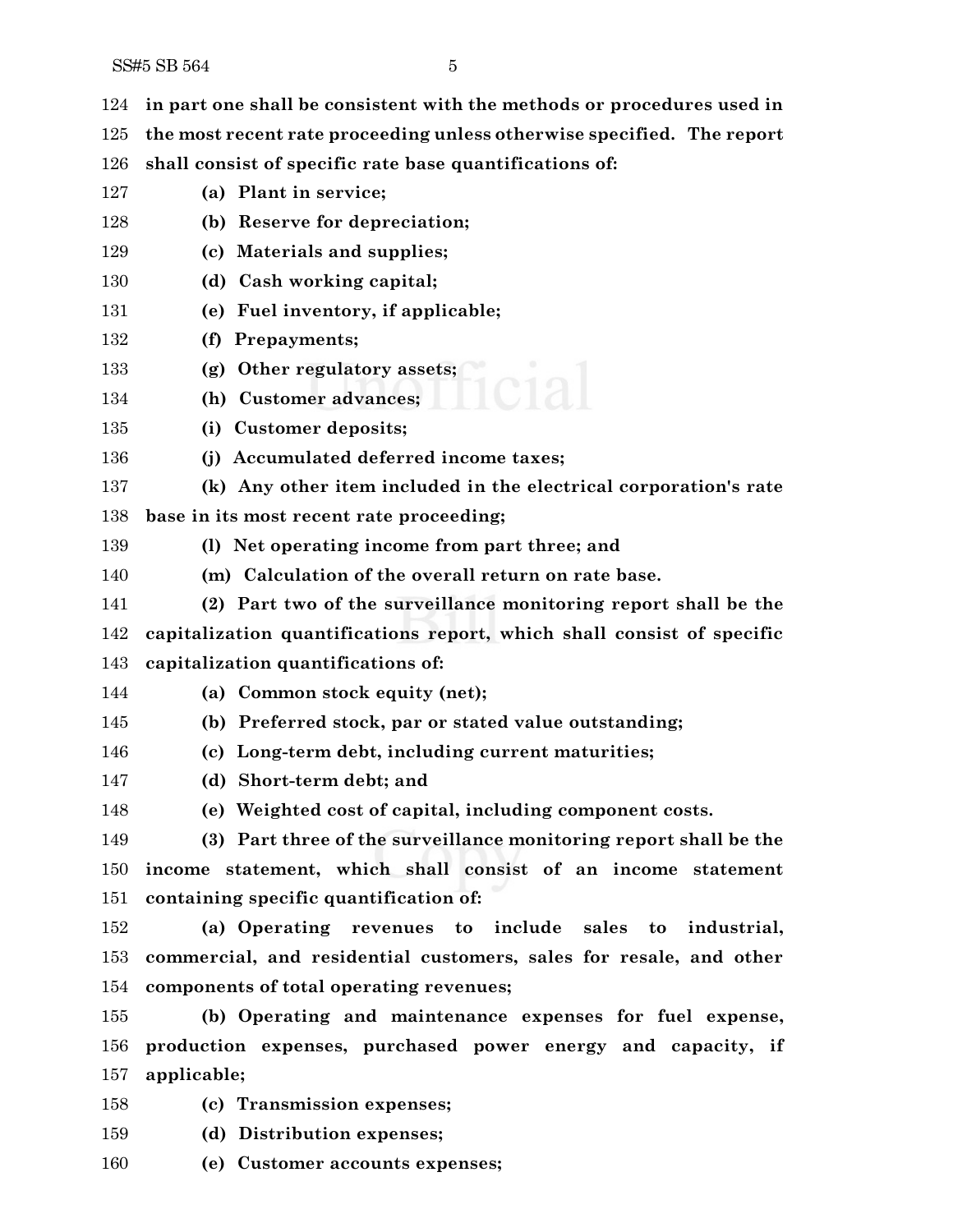**(f) Customer service and information expenses;**

**(g) Sales expenses;**

**(h) Administrative and general expenses;**

**(i) Depreciation, amortization, and decommissioning expense;**

**(j) Taxes other than income taxes;**

**(k) Income taxes; and**

 **(l) Quantification of heating degree and cooling degree days, actual and normal.**

 **(4) Part four of the surveillance monitoring report shall be the jurisdictional allocation factor report, which shall consist of a listing of jurisdictional allocation factors for the rate base, capitalization quantification reports, and income statement.**

 **(5) Part five of the surveillance monitoring report shall be the financial data notes, which shall consist of notes to financial data including, but not limited to:**

**(a) Out of period adjustments;**

 **(b) Specific quantification of material variances between actual and budget financial performance;**

 **(c) Material variances between current twelve month period and prior twelve month period revenue;**

 **(d) Expense level of items ordered by the commission to be tracked under the order establishing the rate adjustment mechanism;**

**(e) Budgeted capital projects; and**

 **(f) Events that materially affect debt or equity surveillance components.**

**(6) This subsection shall expire on January 1, 2029.**

386.390. 1. Complaint may be made by the commission of its own motion, or by the public counsel or any corporation or person, chamber of commerce, board of trade, or any civic, commercial, mercantile, traffic, agricultural or manufacturing association or organization, or any body politic or municipal corporation, by petition or complaint in writing, setting forth any act or thing done or omitted to be done by any corporation, person or public utility**[**, including any rule, regulation or charge heretofore established or fixed by or for any corporation, person or public utility,**]** in violation, or claimed to be in violation, of any provision of law **subject to the commission's authority**, **[**or**]** of any rule **promulgated by the commission, of any utility tariff,** or **of any** order or decision of the commission; provided, that no complaint shall be entertained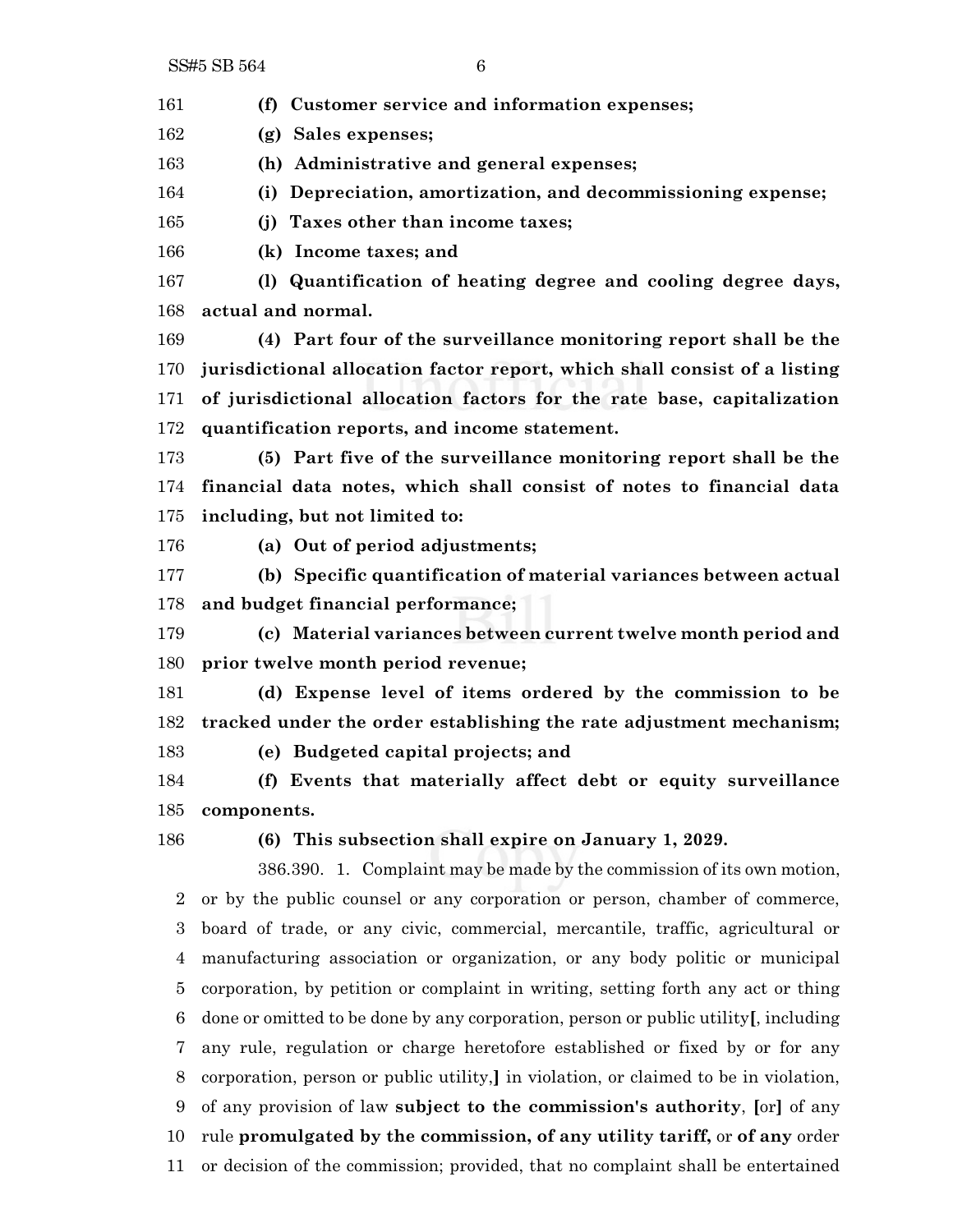by the commission, except upon its own motion, as to the reasonableness of any rates or charges of any gas, electrical, water, sewer, or telephone corporation, unless the same be signed by the public counsel or the mayor or the president or chairman of the board of aldermen or a majority of the council, commission or other legislative body of any city, town, village or county, within which the alleged violation occurred, or not less than twenty-five consumers or purchasers, or prospective consumers or purchasers, of such gas, electricity, water, sewer or telephone service.

 2. All matters upon which complaint may be founded may be joined in one hearing, and no motion shall be entertained against a complaint for misjoinder of causes of action or grievances or misjoinder or nonjoinder of parties; and in any review by the courts of orders or decisions of the commission the same rule shall apply with regard to the joinder of causes and parties as herein provided.

 3. The commission shall not be required to dismiss any complaint because of the absence of direct damage to the complainant. Upon the filing of a complaint, the commission shall cause a copy thereof to be served upon the public utility, corporation or person complained of.

 4. Service in all hearings, investigations and proceedings pending before the commission may be made upon any person upon whom summons may be served in accordance with the provisions of the code of civil procedure of this state, and may be made personally or by mailing in a sealed envelope with postage prepaid.

 5. The commission shall fix the time when and the place where a hearing will be had upon the complaint and shall serve notice thereof, not less than ten days before the time set for such hearing, unless the commission shall find that the public necessity requires that such hearing be held at an earlier date.

**393.137. 1. This section applies to electrical corporations that do not have a general rate proceeding pending before the commission as of the later of February 1, 2018, or the effective date of this section.**

**2. For purposes of this section, the following terms shall mean:**

**(1) "Commission", the public service commission;**

 **(2) "Electrical corporation", the same as defined in section 386.020, but shall not include an electrical corporation as described in subsection 2 of section 393.110.**

 **3. If the rates of any electrical corporation to which this section applies have not already been adjusted to reflect the effects of the**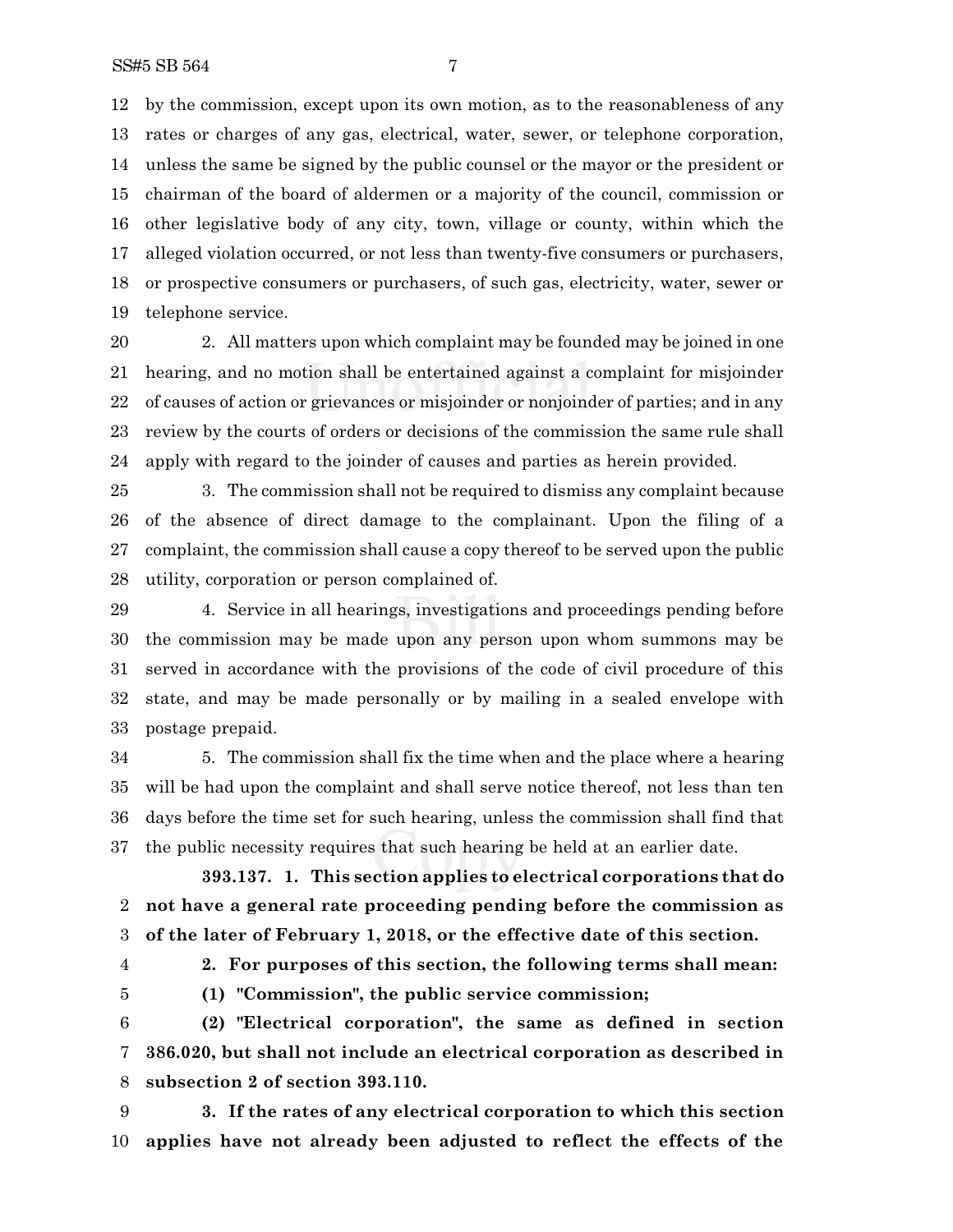**federal 2017 Tax Cut and Jobs Act, Pub. L. No. 115-97, 94 Stat. 2390, the commission shall have one time authority that shall be exercised within ninety days of the effective date of this section to adjust such electrical corporation's rates prospectively so that the income tax component of the revenue requirement used to set such an electrical corporation's rates is based upon the provisions of such federal act without considering any other factor as otherwise required by section 393.270. The commission shall also require electrical corporations to which this section applies, as provided for under subsection 1 of this section, to defer to a regulatory asset the financial impact of such federal act on the electrical corporation for the period of January 1, 2018, through the date the electrical corporation's rates are adjusted on a one-time basis as provided for in the immediately preceding sentence. The amounts deferred under this subsection shall be included in the revenue requirement used to set the electrical corporation's rates in its subsequent general rate proceeding through an amortization over a period determined by the commission.**

 **4. Upon good cause shown by the electrical corporation, the commission may, as an alternative to requiring a one-time rate change and deferral under subsection 2 of this section, allow a deferral, in whole or in part, of such federal act's financial impacts to a regulatory asset starting January 1, 2018, through the effective date of new rates in such electrical corporation's next general rate proceeding. The deferred amounts shall be included in the revenue requirement used to set the electrical corporation's rates in its subsequent general rate proceeding through an amortization over a period determined by the commission.**

393.170. 1. No gas corporation, electrical corporation, water corporation or sewer corporation shall begin construction of a gas plant, electric plant, water system or sewer system**, other than an energy generation unit that has a capacity of one megawatt or less,** without first having obtained the permission and approval of the commission.

 2. No such corporation shall exercise any right or privilege under any franchise hereafter granted, or under any franchise heretofore granted but not heretofore actually exercised, or the exercise of which shall have been suspended for more than one year, without first having obtained the permission and approval of the commission. Before such certificate shall be issued a certified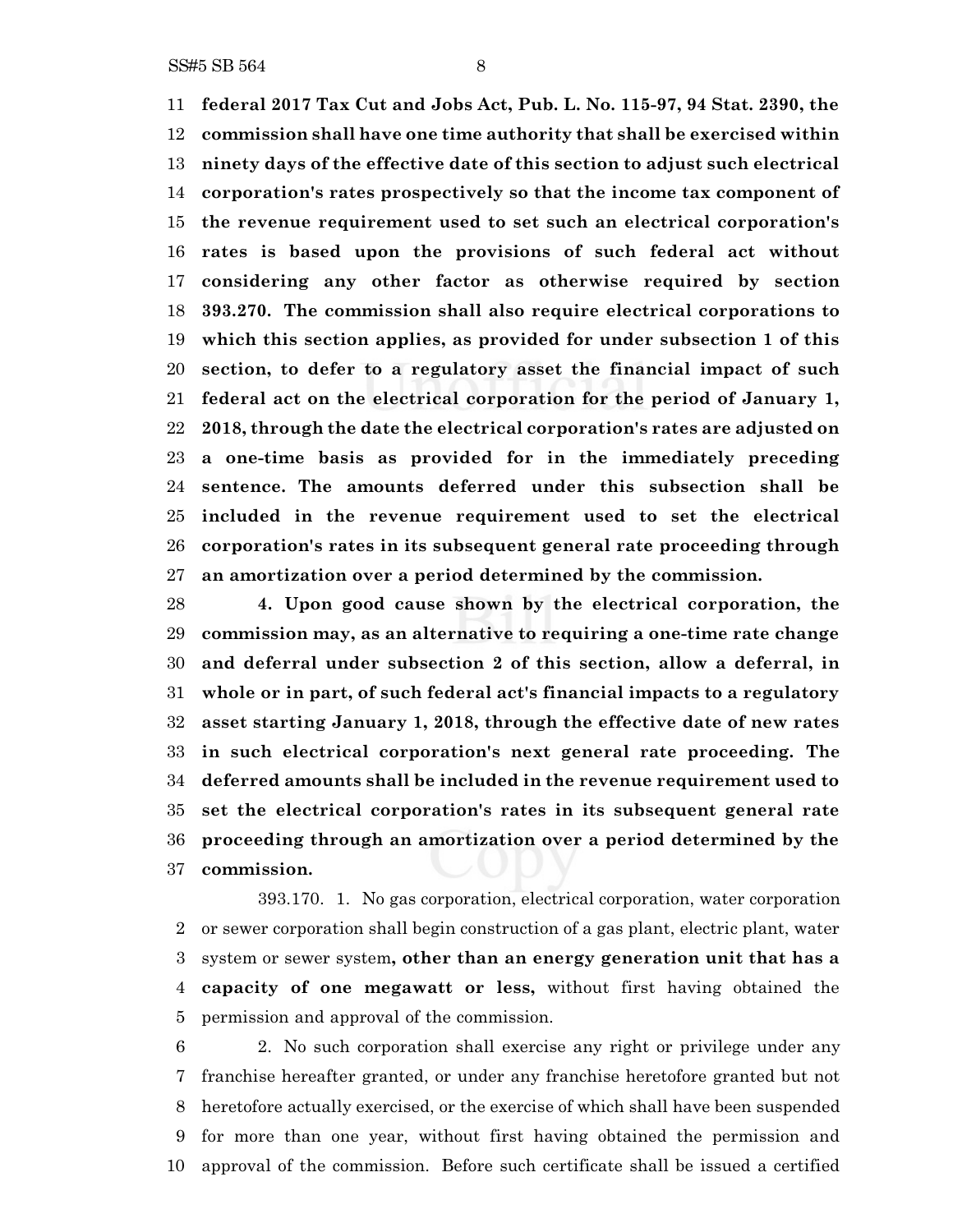copy of the charter of such corporation shall be filed in the office of the commission, together with a verified statement of the president and secretary of the corporation, showing that it has received the required consent of the proper municipal authorities.

 3. The commission shall have the power to grant the permission and approval herein specified whenever it shall after due hearing determine that such construction or such exercise of the right, privilege or franchise is necessary or convenient for the public service. The commission may by its order impose such condition or conditions as it may deem reasonable and necessary. Unless exercised within a period of two years from the grant thereof, authority conferred by such certificate of convenience and necessity issued by the commission shall be null and void.

**393.1400. 1. For purposes of this section, the following terms shall mean:**

**(1) "Commission", the public service commission;**

 **(2) "Electrical corporation", the same as defined in section 386.020, but shall not include an electrical corporation as described in subsection 2 of section 393.110;**

 **(3) "Qualifying electric plant", all rate base additions, except rate base additions for new coal-fired generating units, new nuclear generating units, new natural gas units, or rate base additions that increase revenues by allowing service to new customer premises;**

 **(4) "Rate base cutoff date", the date rate base additions are accounted for in a general rate proceeding. In the absence of a commission order that specifies the rate base cutoff date, such date as reflected in any jointly proposed procedural schedule submitted by the parties in the applicable general rate proceeding, or as otherwise agreed to by such parties, shall be used;**

 **(5) "Weighted average cost of capital", the return on rate base used to determine the revenue requirement in the electrical corporation's most recently completed general rate proceeding; provided, that in the absence of a commission determination of the return on rate base within the three-year period prior to the effective date of this section, the weighted average cost of capital shall be determined using the electrical corporation's actual capital structure as of December 31, 2017, excluding short-term debt, the electrical corporation's actual cost of long-term debt and preferred stock as of**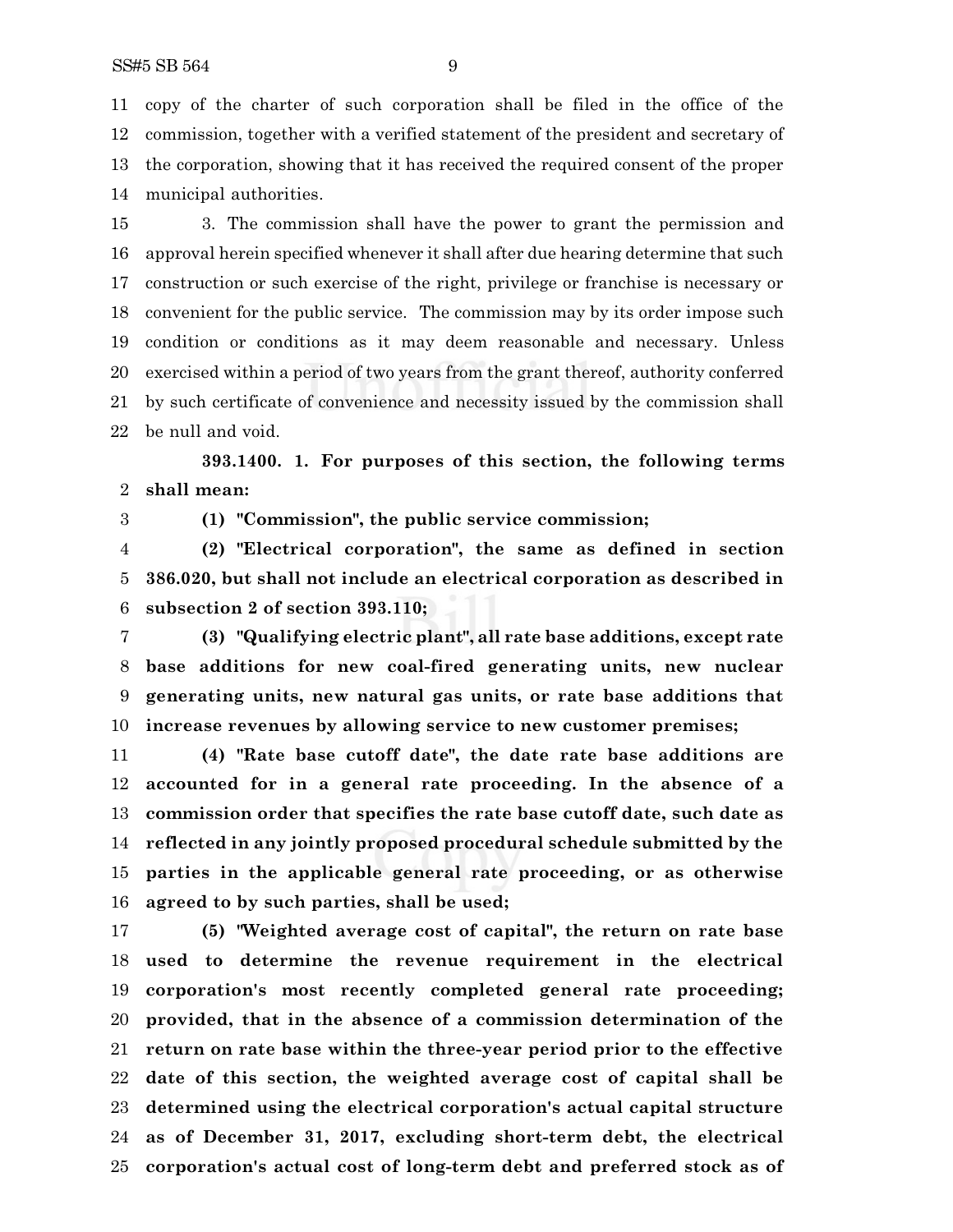**December 31, 2017, and a cost of common equity of nine and one-half percent.**

 **2. (1) Notwithstanding any other provision of chapter 393 to the contrary, electrical corporations shall defer to a regulatory asset eighty-five percent of all depreciation expense and return associated with all qualifying electric plant recorded to plant-in-service on the utility's books commencing on or after the effective date of this section, if the electrical corporation has made the election provided for by subsection 5 of this section by that date, or on the date such election is made if the election is made after the effective date of this section. In each general rate proceeding concluded after the effective date of this section, the balance of the regulatory asset as of the rate base cutoff date shall be included in the electrical corporation's rate base without any offset, reduction, or adjustment based upon consideration of any other factor, other than as provided for in subdivision (2) of this subsection, with the regulatory asset balance arising from deferrals associated with qualifying electric plant placed in service after the rate base cutoff date to be included in rate base in the next general rate proceeding. The expiration of this section shall not affect the continued inclusion in rate base and amortization of regulatory asset balances that arose under this section prior to such expiration.**

 **(2) The regulatory asset balances arising under this section shall be adjusted to reflect any prudence disallowances ordered by the commission. The provisions of this section shall not be construed to affect existing law respecting the burdens of production and persuasion in general rate proceedings for rate base additions.**

 **(3) Parts of regulatory asset balances created under this section that are not yet being recovered through rates shall include carrying costs at the electrical corporation's weighted average cost of capital, plus applicable federal, state, and local income or excise taxes. Regulatory asset balances arising under this section and included in rate base shall be recovered in rates through a twenty-year amortization beginning on the date new rates reflecting such amortization take effect.**

 **3. (1) Depreciation expense deferred under this section shall account for all qualifying electric plant placed into service less retirements of plant replaced by such qualifying electric plant.**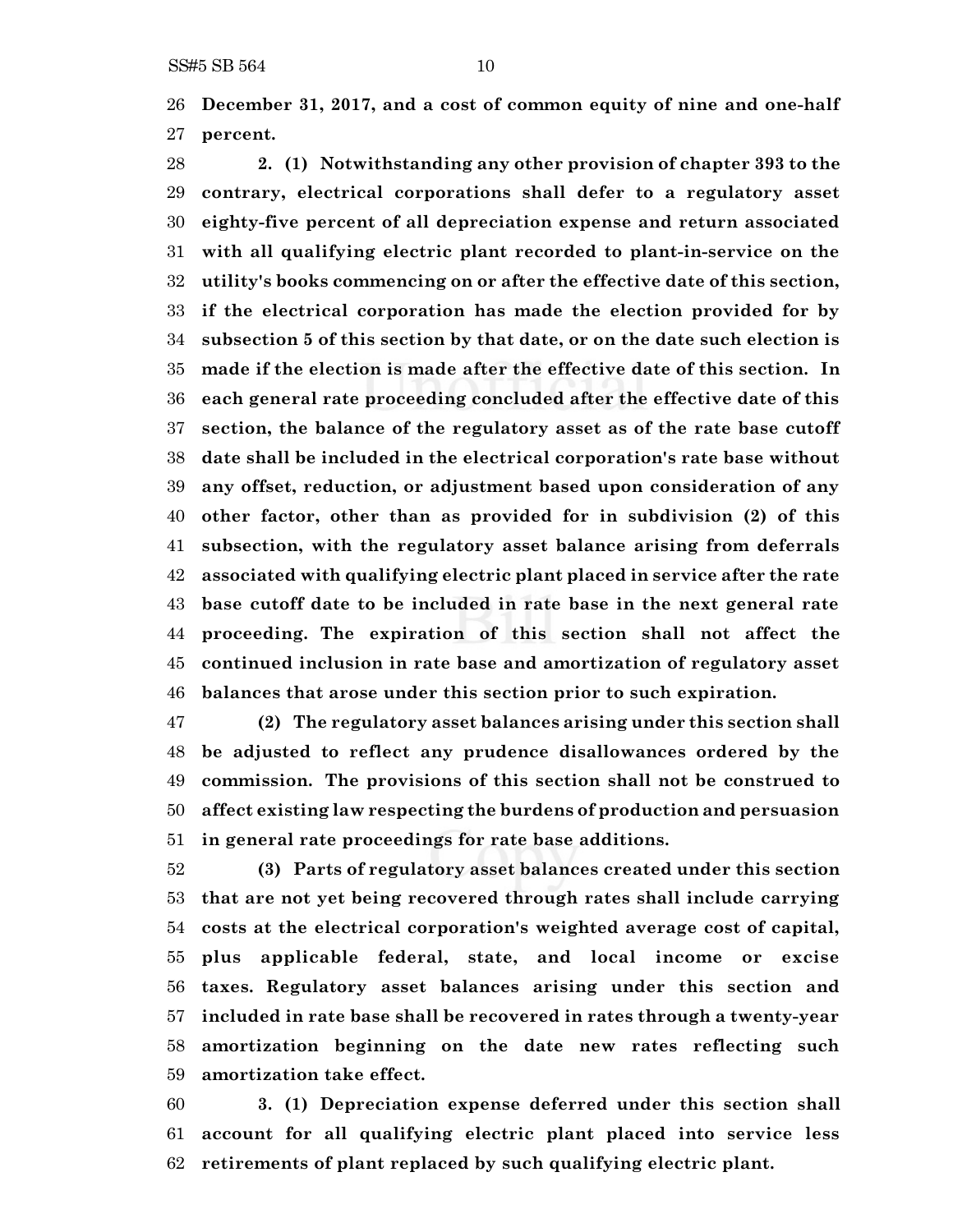**(2) Return deferred under this section shall be determined using the weighted average cost of capital applied to the change in plant- related rate base caused by the qualifying electric plant, plus applicable federal, state, and local income or excise taxes. In determining the return deferred, the electrical corporation shall account for changes in all plant-related accumulated deferred income taxes and changes in accumulated depreciation, excluding retirements.**

 **4. Beginning February 28, 2019, and by each February twenty- eighth thereafter while the electrical corporation is allowed to make the deferrals provided for by subsection 2 of this section, electrical corporations that defer depreciation expense and return authorized under this section shall submit to the commission a five-year capital investment plan setting forth the general categories of capital expenditures the electrical corporation will pursue in furtherance of replacing, modernizing, and securing its infrastructure. The plan shall also include a specific capital investment plan for the first year of the five-year plan consistent with the level of specificity used for annual capital budgeting purposes. For each of the first five years that an electrical corporation is allowed to make the deferrals provided for by subsection 2 of this section, the purchase and installation of smart meters shall constitute no more than six percent of the electrical corporation's total capital expenditures during any given year under the corporation's specific capital investment plan. At least twenty-five percent of the cost of each year's capital investment plan shall be comprised of grid modernization projects, including but not limited to:**

 **(1) Increased use of digital information and controls technology to improve reliability, security, and efficiency of the electric grid;**

 **(2) Dynamic optimization of grid operations and resources, with full cyber-security;**

 **(3) Deployment and integration of distributed resources and generation, including renewable resources;**

 **(4) Development and incorporationof demand response, demand-side resources, and energy-efficiency resources;**

 **(5) Deployment of "smart" technologies (real-time, automated, interactive technologies that optimize the physical operation of appliances and consumer devices) for metering, communications, concerning grid operations and status, and distribution automation;**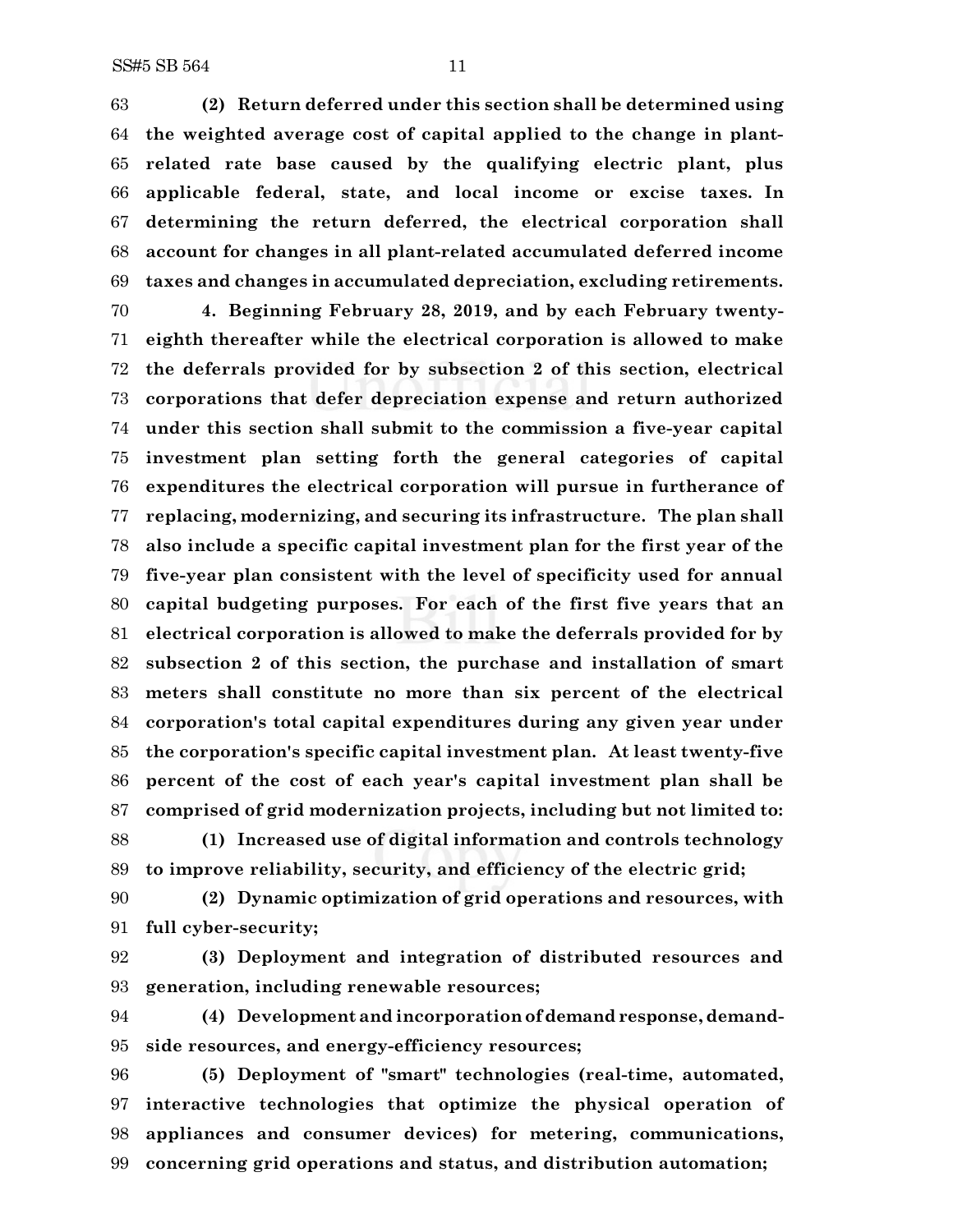**(6) Integration of "smart" appliances and devices;**

 **(7) Deployment and integration of advanced electricity storage and peak-shaving technologies, including plug-in electric and hybrid electric vehicles, and thermal storage air conditioning;**

 **(8) Provision of timely information and control options to consumer;**

 **(9) Development of standards for communication and interoperability of appliances and equipment connected to the electric grid, including the infrastructure serving the grid; and**

 **(10) Identification and lowering of unreasonable or unnecessary barriers to adoption of smart grid technologies, practices, and services. Project specific information need not be included for the five-year period covered by the plan. Within thirty days of the filing of any capital investment plan or annual update to an existing plan, the electrical corporation shall host a public stakeholder meeting to answer questions and receive feedback about the plan. After feedback is received, the electrical corporation shall file a notice with the commission of any modifications to the capital investment plan it has accepted. Changes to the plan, its implementation, or the level of investments made shall not constitute evidence of imprudence of the investments made under such plan. The submission of a capital investment plan under this section shall not affect in any way the commission's authority with respect to the grant or denial of a certificate of convenience and necessity under section 393.170. By February twenty-eighth following each year in which the electrical corporation submits a capital investment plan, the electrical corporation shall submit a report to the commission detailing actual capital investments made the previous year.**

 **5. This section shall only apply to any electrical corporation that has filed a notice with the commission of the electrical corporation's election to make the deferrals for which this section provides. No electrical corporation shall file a notice with the commission under this subsection if such corporation has made an application under subsection 3 of section 386.266, and such application has been approved. An electrical corporation's election shall allow it to make the deferrals provided for by subsection 2 of this section until December 31, 2023, unless the electrical corporation requests and the**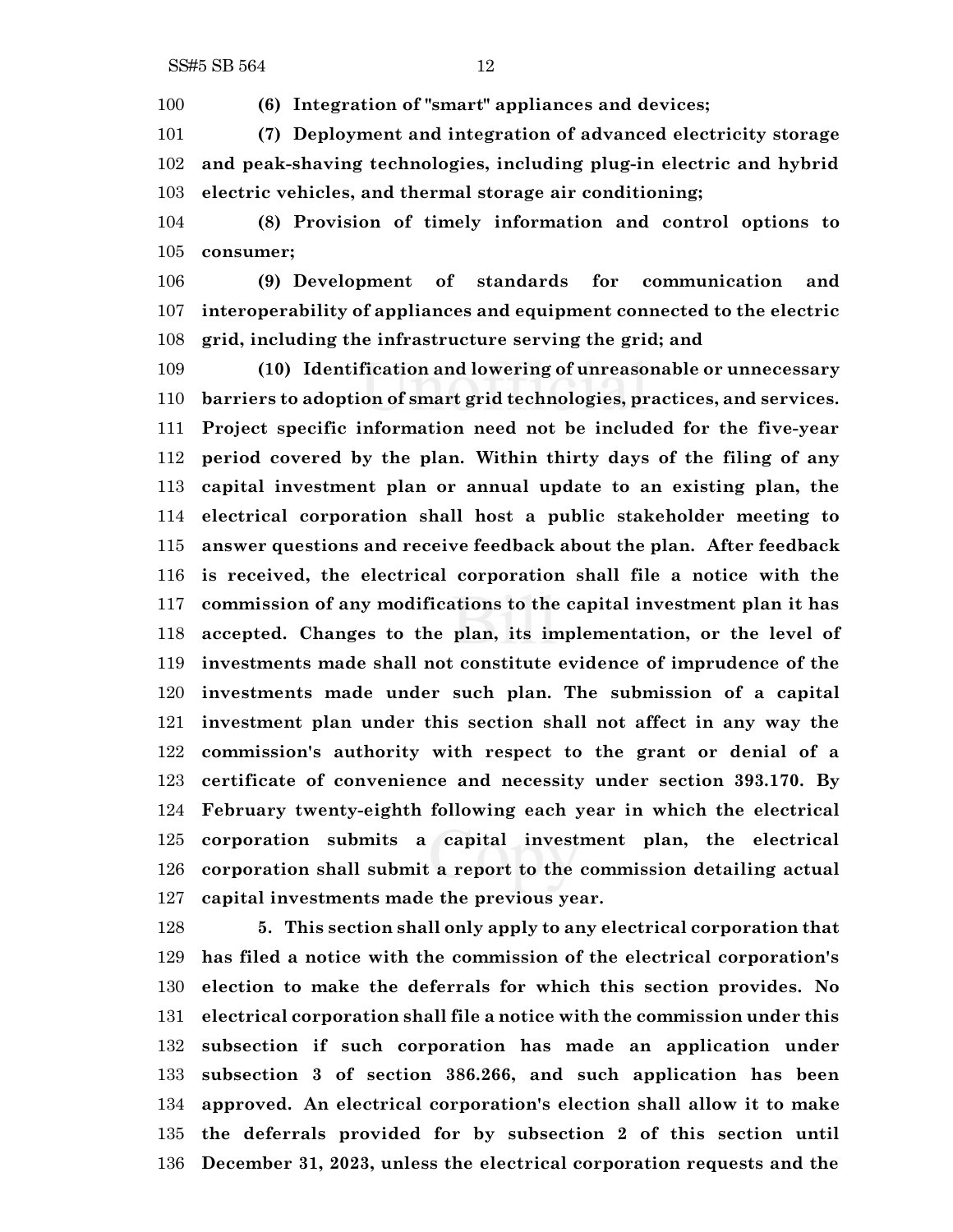**commission approves the continuation of such deferrals beyond that date and approves continuation of the discounts authorized by section 393.1640 beyond that date as hereinafter provided. An electrical corporation that wishes to continue to make the deferrals provided for by subsection 2 of this section from January 1, 2024, through December 31, 2028, shall obtain the commission's approval to do so, shall be subject to the compound annual growth rate limitations set forth under section 393.1655, and shall also obtain the commission's approval to continue to provide the discounts authorized by section 393.1640 in a commission order issued on or before December 31, 2023. The commission shall have the authority to grant or deny such approval based upon the commission's evaluation of the costs and benefits of such continuation to electrical corporations and consumers, but shall not be authorized to condition such approval or otherwise modify the deferrals authorized by subsection 2 of this section, or the discounts authorized by section 393.1640. In deciding whether to extend the program for an additional five years, the commission shall develop an objective analytical framework to determine whether there is a continuing need. The commission shall make a finding about whether there is a continuing need after hearing. Failure to obtain such commission approval shall not affect deferrals made through December 31, 2023, or the regulatory and ratemaking treatment of the regulatory assets arising from such deferrals as provided for by this section.**

 **6. This section shall expire on December 31, 2028, except that the amortization of the regulatory asset balances arising under this section shall continue to be reflected in the electrical corporation's rates and remaining regulatory asset balances shall be included in the electrical corporation's rate base consistent with the ratemaking treatment and amortization previously approved by the commission pursuant to this section.**

**393.1610. 1. The commission may approve investments by an electrical corporation in small scale or pilot innovative technology projects, including but not limited to renewable generation, micro grids, or energy storage, if the small scale or pilot project is designed to advance the electrical corporation's operational knowledge of deploying such technologies, including to gain operating efficiencies that result in customer savings and benefits as the technology is scaled**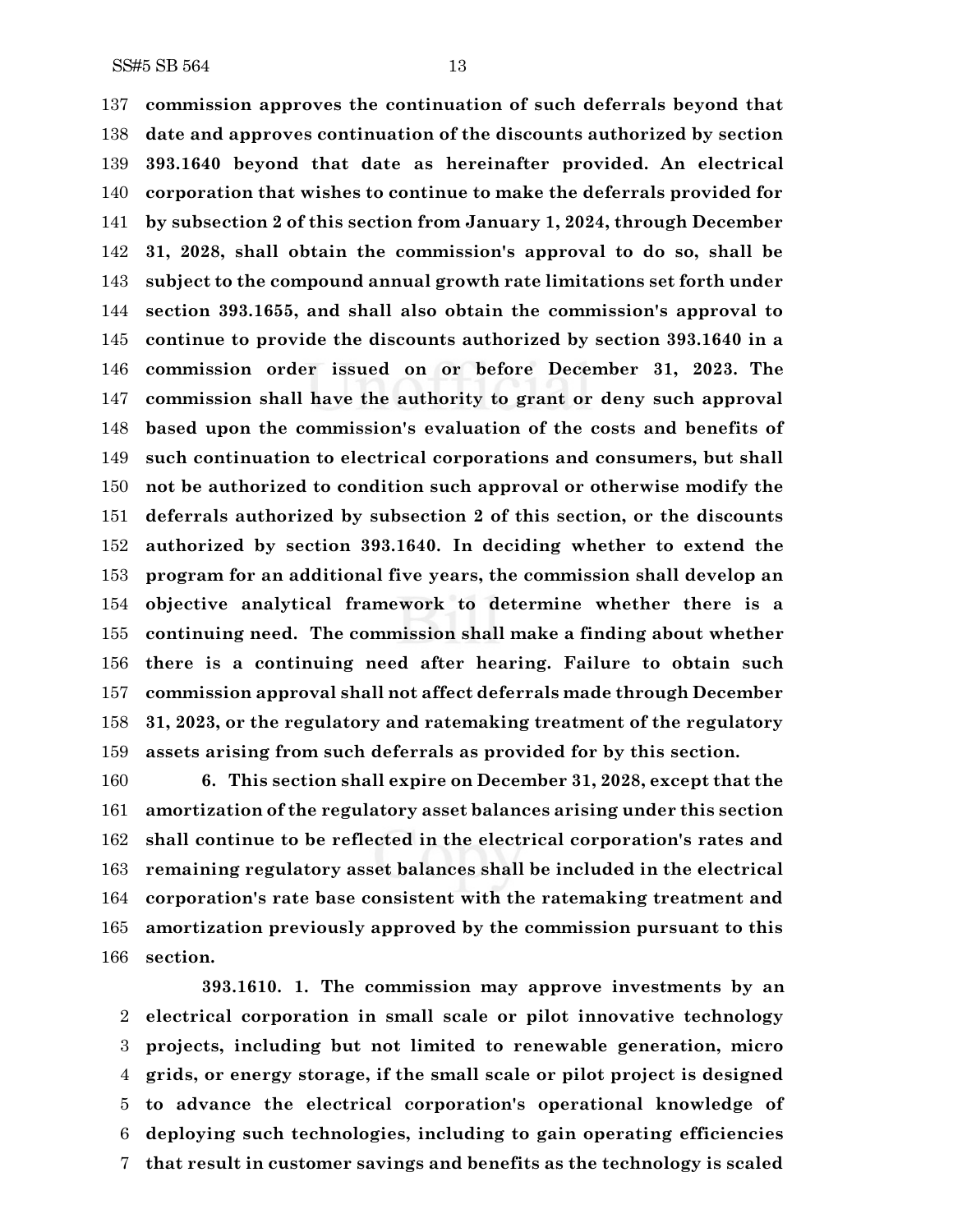**across the grid or network.**

 **2. For purposes of this section, "electrical corporation" and "commission" shall mean the same as defined in section 386.020, but an "electrical corporation" shall not include an electrical corporation as described in subsection 2 of section 393.110.**

**393.1640. 1. Subject to the limitations provided for in subsection 2 of this section, and upon proper application by an eligible customer prior to public announcement of a growth project, a new or existing account meeting the following criteria shall be considered for qualification for the discount set forth in this subsection if:**

 **(1) The customer adds incremental load, net of any offsetting load reductions due to the termination of other accounts of the customer or an affiliate of the customer within twelve months prior to the commencement of service to the new load, with average monthly demand that is reasonably projected to be at least three hundred kilowatts with a load factor of at least fifty-five percent within two years after the date the application is submitted;**

 **(2) The customer receives local, regional, or state economic development incentives in conjunction with the incremental load; and (3) The customer meets the criteria set forth in the electrical corporation's economic development rider tariff sheet, as approved by the commission, that are not inconsistent with the provisions of this subsection.**

 **The discount shall be a percentage applied to all base rate components of the bill. The percentage shall be fixed for each year of service under the discount for a period of up to five years. Subject to the remaining provisions of this subsection, the average of the annual discount percentages shall equal forty percent and shall not be less than thirty percent nor more than fifty percent in any year. The discount shall be applied to such incremental load from the date when the meter has been permanently set until the date that such incremental load no longer meets the criteria required to qualify for the discount, as determined under the provisions of subsection 2 of this section. An eligible customer shall also receive a ten percent discount of all base rate components of the bill applied to such incremental load for one year after the initial discount period ends if the electrical corporation determines that the customer is taking service from an under-utilized**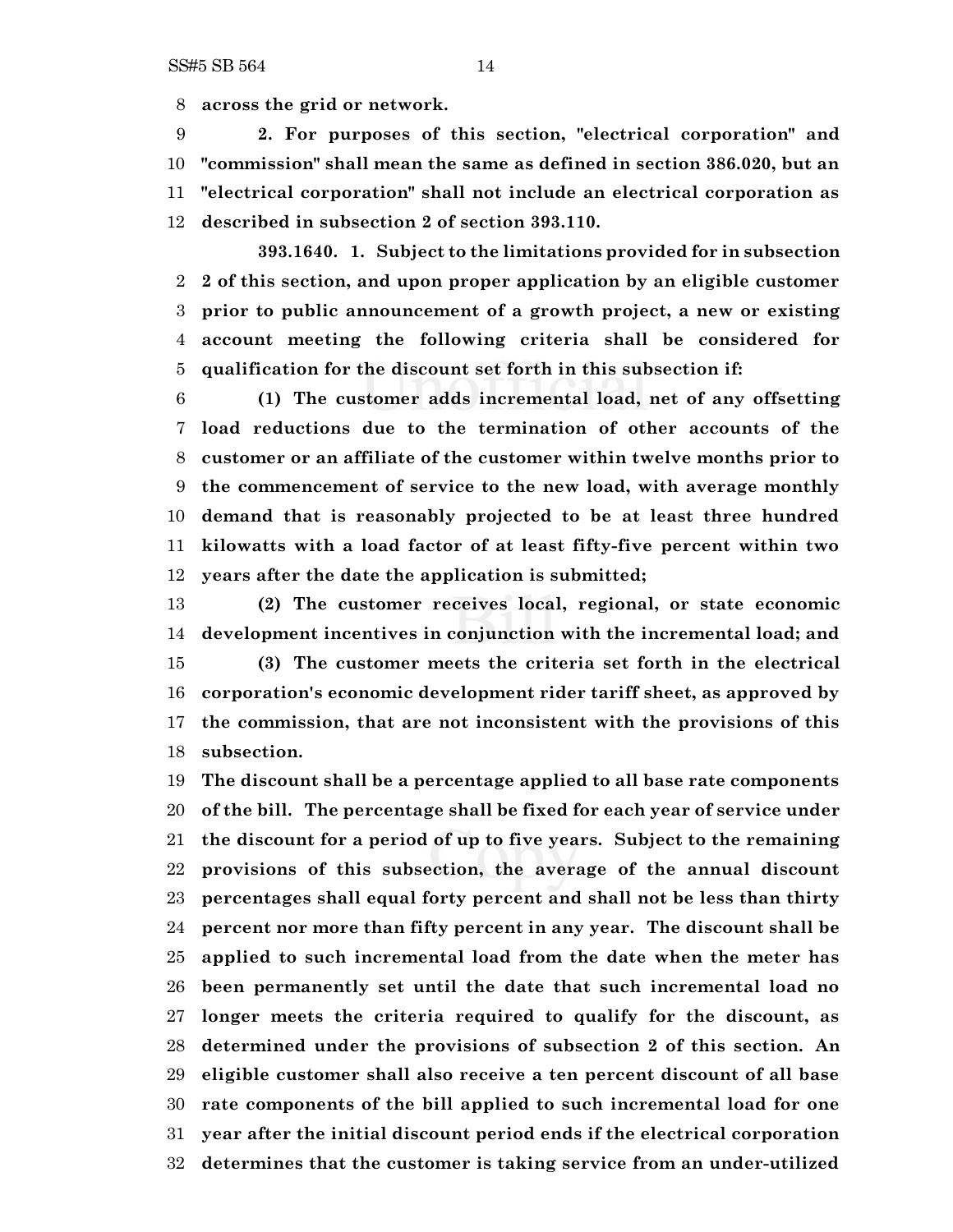**circuit. In no event shall a customer receive a discount under this subsection after the date this section expires. The electrical corporation may include in its tariff additional or alternative terms and conditions to a customer's utilization of the discount, subject to approval of such terms and conditions by the commission. The customer, on forms supplied by the electrical corporation, shall apply for the discount provided for by this subsection at least ninety days prior to the date the customer requests that the incremental demand receive the discounts provided for by this subsection. If the incremental demand is not separately metered, the electrical corporation's determination of the incremental demand shall control. Notwithstanding the foregoing provisions of this subsection, the cents per kilowatt-hour realization resulting from application of any such discounted rate as calculated shall be higher than the electrical corporation's variable cost to serve such accounts in aggregate and the discounted rate also shall make a positive contribution to fixed costs associated with such service. If in a subsequent general rate proceeding the commission determines that application of such discounted rate is not adequate to cover the electrical corporation's variable cost to serve such accounts and provide a positive contribution to fixed costs then the commission shall increase the rate prospectively to the extent necessary to do so.**

 **2. In each general rate proceeding concluded after the effective date of this section, the reduced level of revenues arising from the application of discounted rates provided for by subsection 1 of this section shall be allocated to all the electrical corporation's customer classes, including the classes with customers that qualify for discounts under this section. This increase shall be implemented through the application of a uniform percentage adjustment to the revenue requirement responsibility of all customer classes. To qualify for the discounted rates provided for in this section, if incremental load is separately metered, customers shall meet the applicable criteria within twenty-four months after the date the meter is permanently set based on metering data for calendar months thirteen through twenty-four and annually thereafter. If such data indicates that the customer did not meet the criteria for any applicable twelve-month period, it shall thereafter no longer qualify for the discounted rate. The provisions of**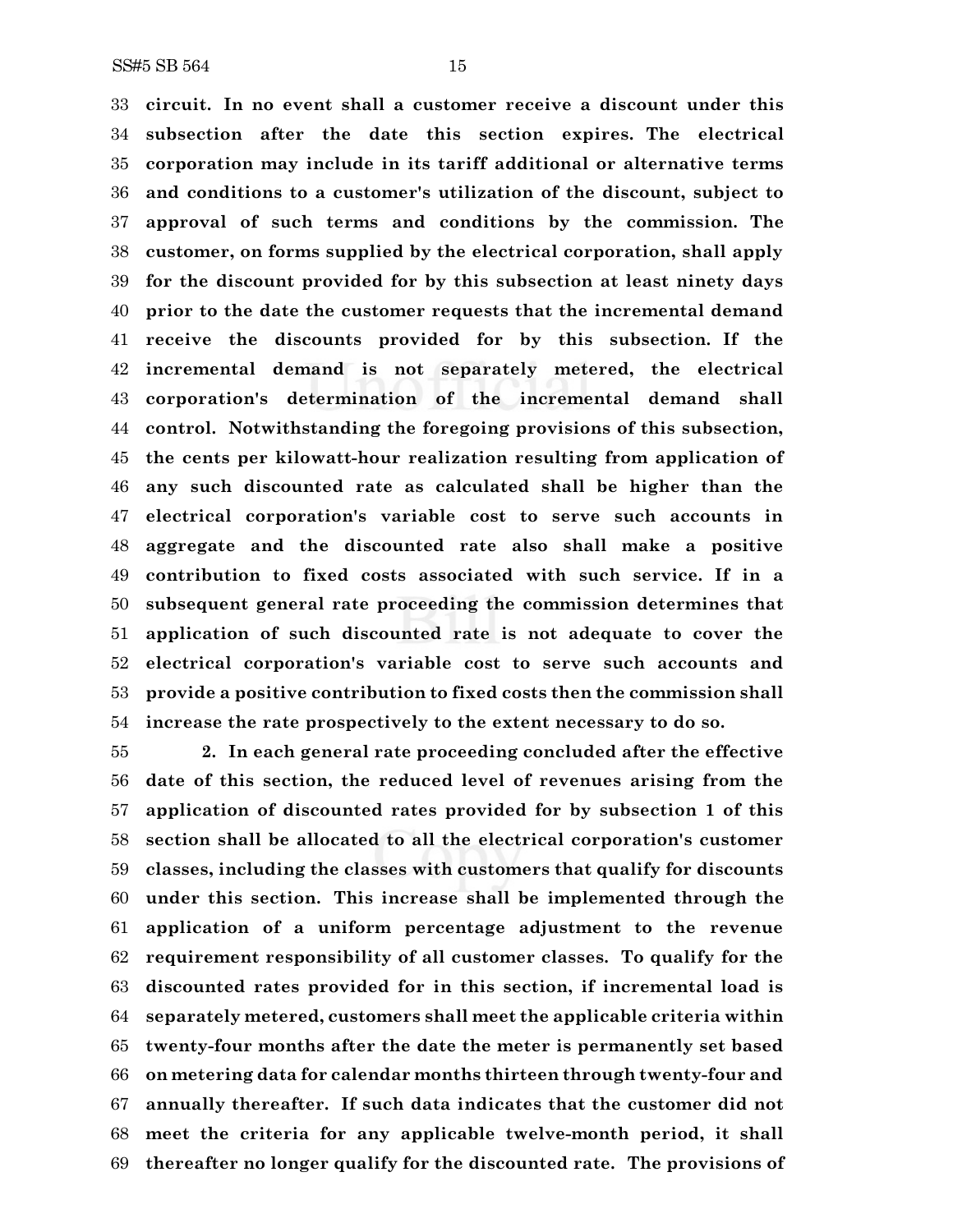**this section do not supersede or limit the ability of an electrical corporation to continue to utilize economic development or retention tariffs previously approved by the commission that are in effect on the effective date of this section. If, however, a customer is receiving any economic development or retention-related discounts as of the date it would otherwise qualify for a discount provided for by this section, the customer shall agree to relinquish the prior discount concurrently with the date it begins to receive a discount under this section; otherwise, the customer shall not be eligible to receive any discount under this section. Customer demand existing at the time the customer begins to receive discounted rates under this section shall not constitute incremental demand. The discounted rates provided for by this section apply only to base rate components, with the charges or credits arising from any rate adjustment mechanism authorized by law to be applied to customers qualifying for discounted rates under this section in the same manner as such rate adjustments would apply in the absence of this section.**

 **3. For purposes of this section, "electrical corporation" shall mean the same as defined in section 386.020, but shall not include an electrical corporation as described in subsection 2 of section 393.110.**

 **4. This section shall expire on December 31, 2028, provided, that unless the electrical corporation has timely obtained the order provided for by subsection 5 of section 393.1400, the electrical corporation's customers shall, after December 31, 2023, no longer receive the discounts provided under this section.**

**393.1650. 1. For purposes of this section, the following terms shall mean:**

 **(1) "Commission", the Missouri public service commission established under section 386.040;**

 **(2) "Electrical corporation", a corporation with more than one million Missouri retail electric customers in the year in which this section becomes effective and that otherwise meets the definition of "electrical corporation" in section 386.020.**

 **2. Electrical corporations shall develop a qualification process and make such process open to all contractors seeking to provide construction and construction-related services for projects on the electrical corporation's distribution system. Contractors shall have the**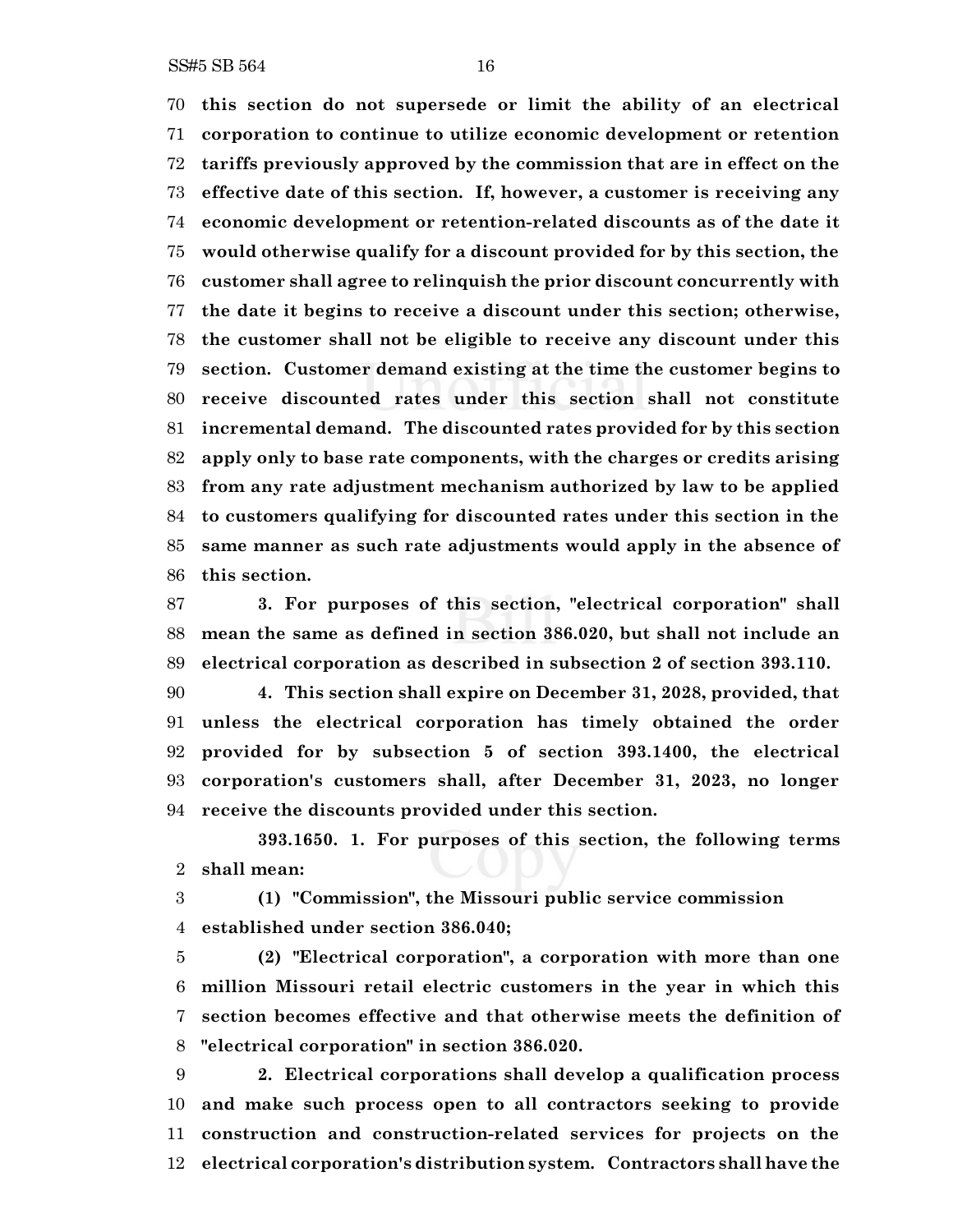**opportunity to register on the electrical corporation's vendor registration site and be evaluated for bid opportunities. Under the qualification process, electrical corporations may specify eligibility requirements typically accepted by the industry, including but not limited to, experience, performance criteria, safety policies, and insurance requirements to be met by any contractor seeking to participate in competitive bidding to provide construction and construction-related services for distribution system projects, and the electrical corporation shall not weight any contractor favorably or unfavorably due to affiliation with a labor organization or union, except if the work is being performed pursuant to a union-only project labor agreement which requires that participating contractors use union represented labor. Contractors that meet the eligibility requirements set by electrical corporations shall be eligible to participate in the competitive bidding process for providing construction and construction-related services for distribution system projects, and the contractor making the lowest and best bid shall be awarded such contract.**

 **3. Within thirty days after the effective date of this section, electrical corporations shall file a verified statement with the commission confirming that they have established a qualification process for the competitive bidding of construction and construction- related services for distribution system projects, and that such process conforms with the requirements of this section. The commission shall have the authority to verify the statement to ensure compliance with this section. Whenever the electrical corporation files a general rate proceeding, it shall submit concurrently with its submission of the rate schedules that initiate such general rate proceeding a verified statement confirming that it is using the qualification process for the competitive bidding of construction and construction-related services for distribution system projects required by this section for no less than ten percent of the combined external installation expenditures made by the electrical corporation's operating units in Missouri for construction and construction-related services for distribution system projects, and that such process conforms with the requirements set forth in this section to ensure compliance with this subsection.**

**4. Nothing in this section shall be construed as requiring any**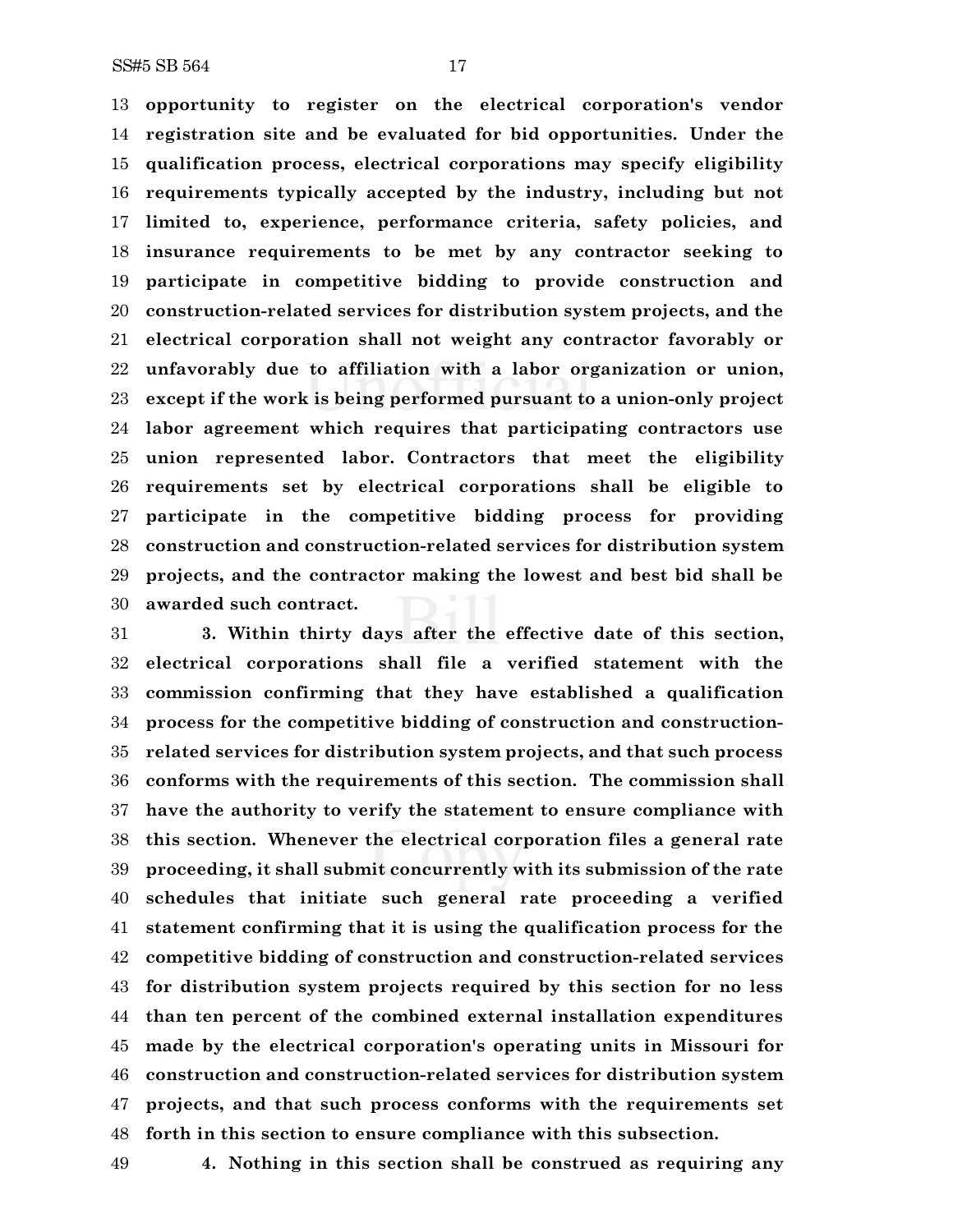**electrical corporation to use a qualified contractor or competitive bidding process in the case of an emergency project, or to terminate any existing contract with a contractor prior to its expiration, provided that the use of any pre-existing contract for construction or construction-related services for distribution system projects shall not qualify as fulfilling the ten percent requirement set forth in subsection 3 of this section. For contractors not qualifying through the competitive bid process, the electrical corporation, upon request from the contractor, shall provide information from the process in which the contractor can be informed as to how to be better positioned to qualify for such bid opportunities in the future.**

 **5. By December 31, 2020, and annually thereafter, the commission shall submit a report to the general assembly on the effects of this section, including electrical corporation compliance, potential legislative action regarding this section, the costs of constructing distribution system projects prior to the implementation of this section compared to after the implementation of this section, and any other information regarding the processes established under this section that the commission deems necessary.**

**393.1655. 1. This section applies to an electrical corporation that has elected to exercise any option under section 393.1400 and that has more than two hundred thousand Missouri retail customers in the year in which this section becomes effective, and shall continue to apply to such electrical corporation until December 31, 2023, if the commission has not issued an order approving continuation of the deferrals authorized by subsection 2 of section 393.1400, and continuation of the discounts authorized by section 393.1640 as authorized by subsection 5 of section 393.1400 with respect to the electrical corporation, or until December 31, 2028, if the commission has issued such an order with respect to the electrical corporation.**

 **2. Notwithstanding any other provision of law and except as otherwise provided for by this section, an electrical corporation's base rates shall be held constant for a period starting on the date new base rates were established in the electrical corporation's last general rate proceeding concluded prior to the date the electrical corporation gave notice under subsection 5 of section 393.1400 and ending on the third anniversary of that date, unless a force majeure event as determined**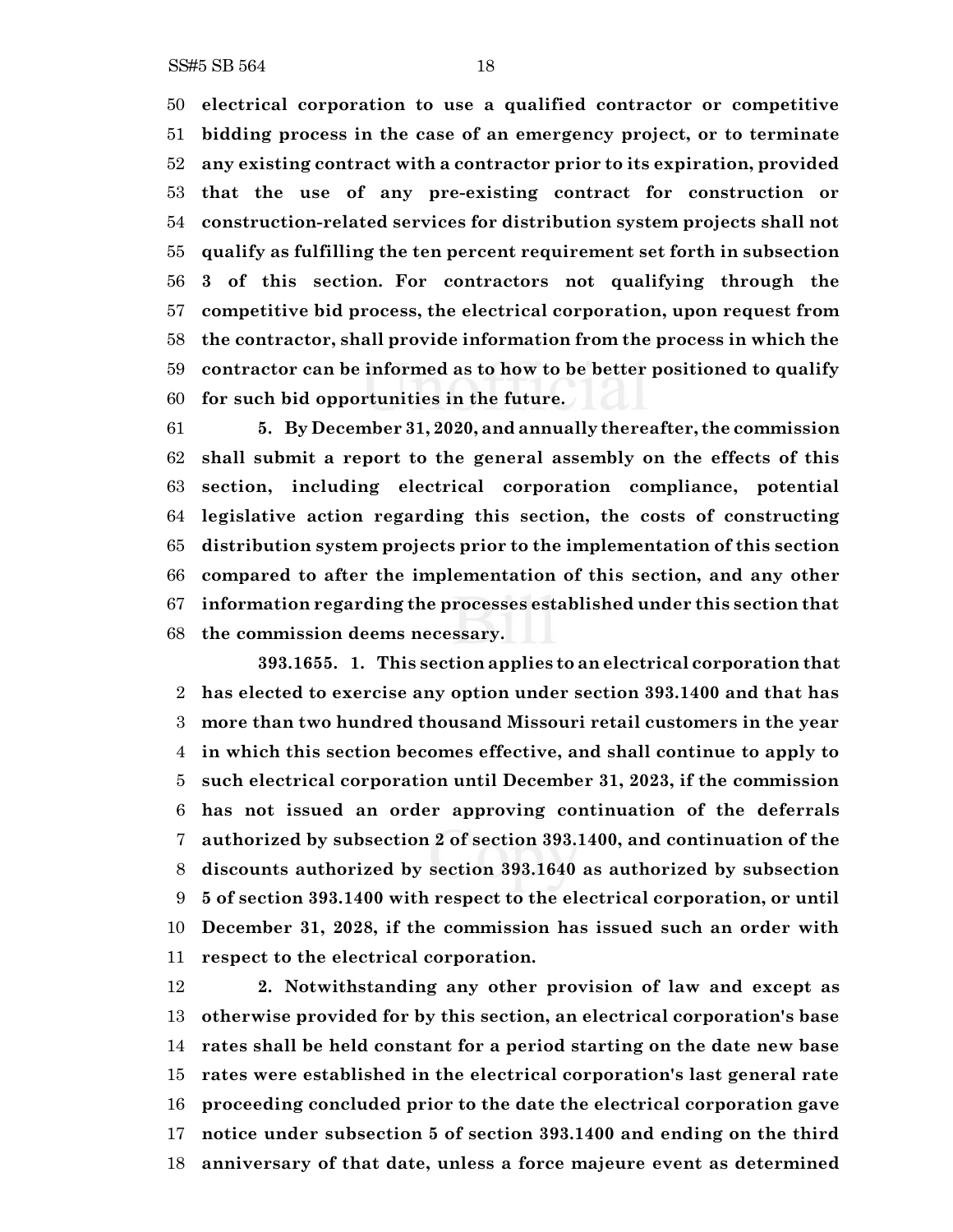**by the commission occurs. Whether a force majeure event has occurred shall be subject to commission review and approval in a general rate proceeding, and shall not preclude the commission from reviewing the prudence of any revenue reductions or costs incurred during any proceeding to set rates. This subsection shall not affect the electrical corporation's ability to adjust its nonbase rates during the three-year period provided for in this subsection as authorized by its commission- approved rate adjustment mechanisms arising under sections 386.266, 393.1030, or 393.1075, or as authorized by any other rate adjustment mechanism authorized by law.**

 **3. This subsection shall apply to electrical corporations that have a general rate proceeding pending before the commission as of the later of February 1, 2018, or the effective date of this section. If the difference between (a) the electrical corporation's average overall rate at any point in time while this section applies to the electrical corporation, and (b) the electrical corporation's average overall rate as of the date new base rates are set in the electrical corporation's most recent general rate proceeding concluded prior to the date the electrical corporation gave notice under section 393.1400, reflects a compound annual growth rate of more than three percent, the electrical corporation shall not recover any amount in excess of such three percent as a performance penalty.**

 **4. This section shall apply to electrical corporations that do not have a general rate proceeding pending before the commission as of the later of February 1, 2018, or the effective date of this section. If the difference between (a) the electrical corporation's average overall rate at any point in time while this section applies to the electrical corporation, and (b) the average of (i) the electrical corporation's average overall rate as of the date new base rates are set in the electrical corporation's most recent general rate proceeding concluded prior to the date the electrical corporation gave notice under section 393.1400, and (ii) the electrical corporation's average overall rate set under section 393.137, reflects a compound annual growth rate of more than two and eighty-five hundredths percent, the electrical corporation shall not recover any amount in excess of such two and eighty-five hundredths percent as a performance penalty.**

**5. If a change in any rates charged under a rate adjustment**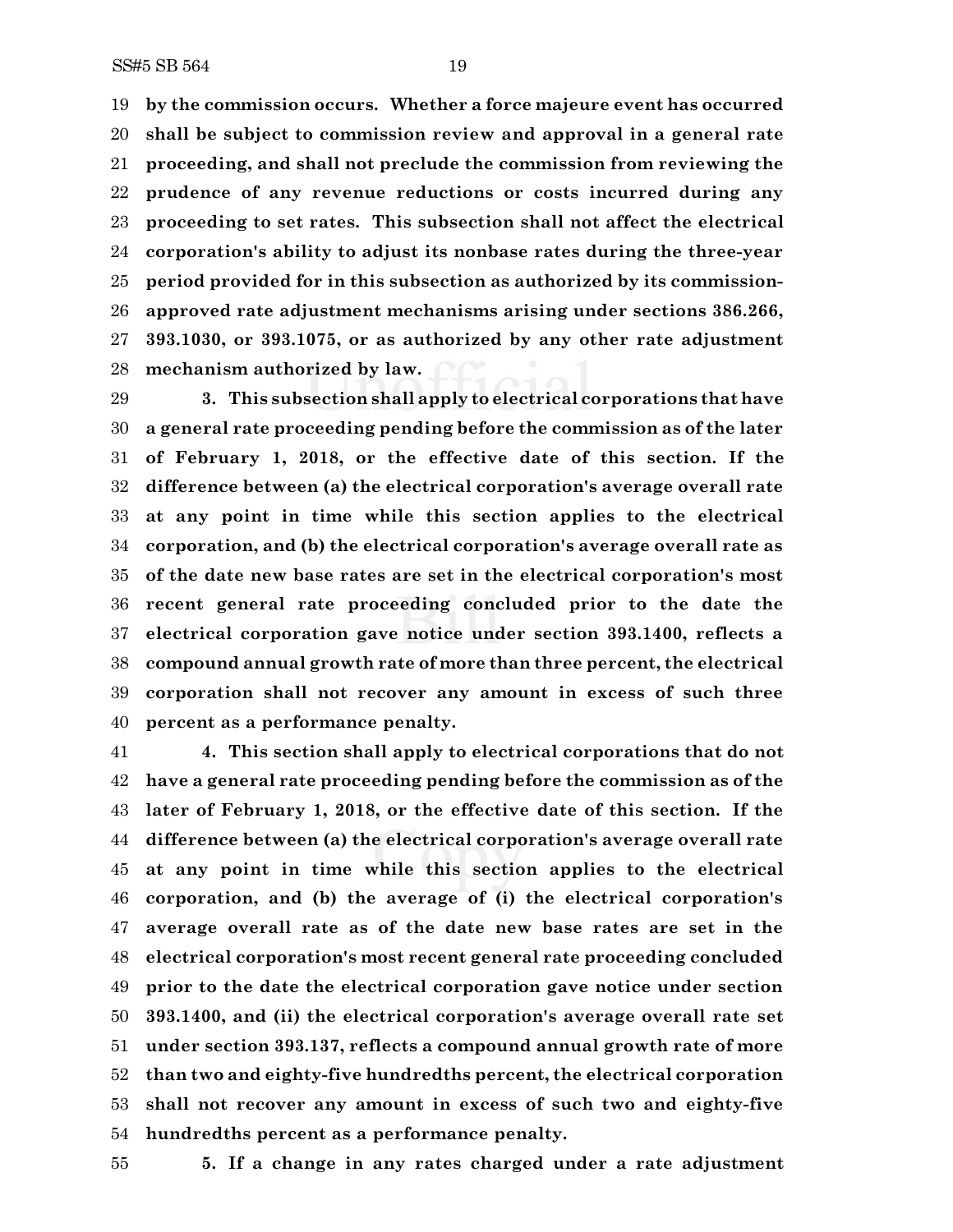**mechanism approved by the commission under sections 386.266 and 393.1030 would cause an electrical corporation's average overall rate to exceed the compound annual growth rate limitation set forth in subsection 3 or 4 of this section, the electrical corporation shall reduce the rates charged under that rate adjustment mechanism in an amount sufficient to ensure that the compound annual growth rate limitation set forth in subsection 3 or 4 of this section is not exceeded due to the application of the rate charged under such mechanism and the performance penalties under such subsections are not triggered. Sums not recovered under any such mechanism because of any reduction in rates under such a mechanism pursuant to this subsection shall be deferred to and included in the regulatory asset arising under section 393.1400 or, if applicable, under the regulatory and ratemaking treatment ordered by the commission under section 393.1400, and recovered through an amortization in base rates in the same manner as deferrals under that section or order are recovered in base rates.**

 **6. If the difference between (a) the electrical corporation's class average overall rate at any point in time while this section applies to the electrical corporation, and (b) the electrical corporation's class average overall rate as of the date rates are set in the electrical corporation's most recent general rate proceeding concluded prior to the date the electrical corporation gave notice under subsection 5 of section 393.1400, reflects a compound annual growth rate of more than two percent for the large power service rate class, the class average overall rate shall increase by an amount so that the increase shall equal a compound annual growth rate of two percent over such period for such large power service rate class, with the reduced revenues arising from limiting the large power service class average overall rate increase to two percent to be allocated to all the electrical corporation's other customer classes through the application of a uniform percentage adjustment to the revenue requirement responsibility of all the other customer classes.**

 **7. For purposes of this section, the following terms shall mean: (1) "Average base rate", a rate calculated by dividing the total retail revenue requirement for all the electrical corporation's rate classes by the total sales volumes stated in kilowatt-hours for all such rate classes used to set rates in the applicable general rate proceeding,**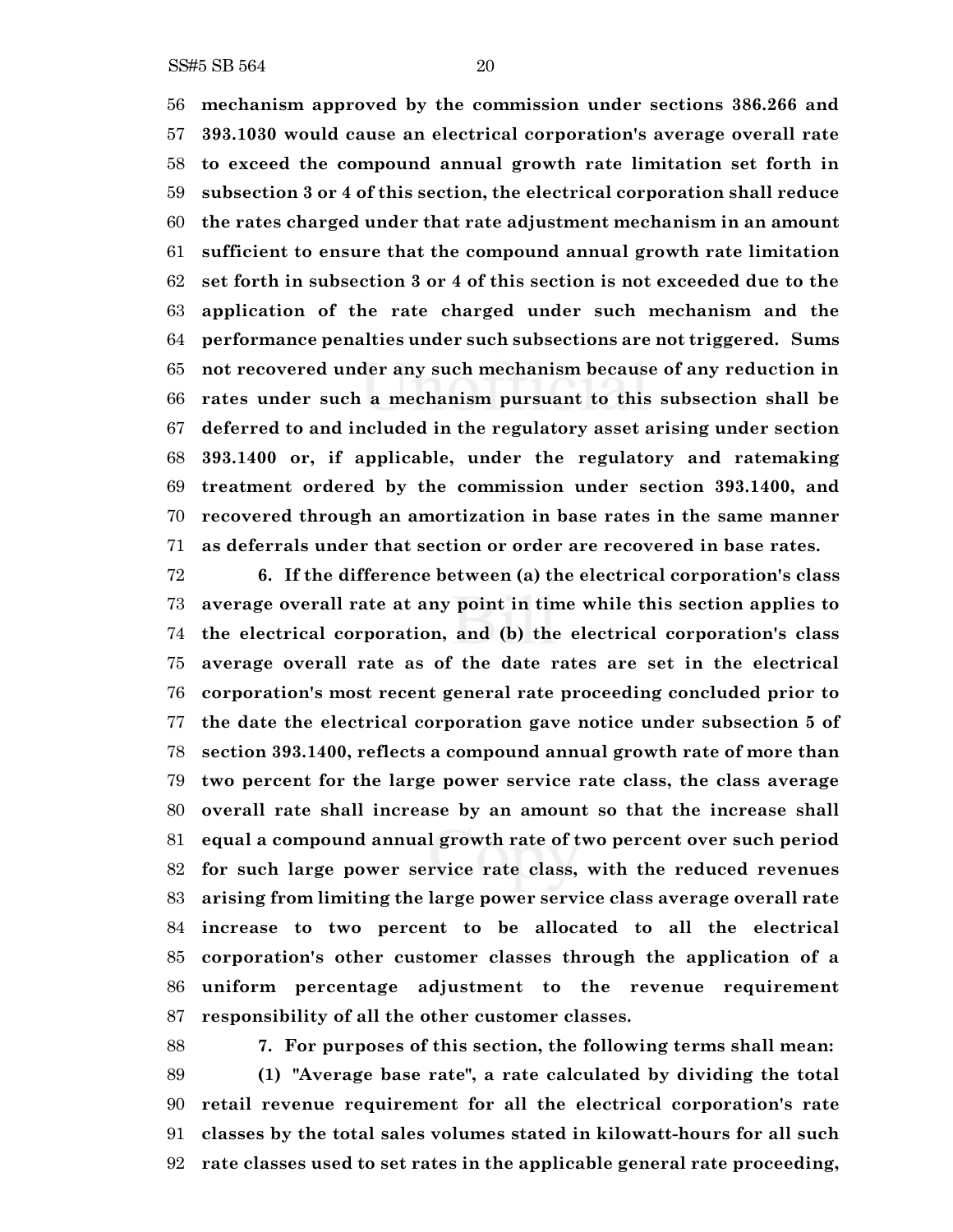**exclusive of gross receipts tax, sales tax, and other similar pass-through taxes;**

 **(2) "Average overall rate", a rate equal to the sum of the average base rate and the average rider rate;**

 **(3) "Average rider rate", a rate calculated by dividing the total of the sums to be recovered from all customer classes under the electrical corporation's rate adjustment mechanisms in place other than a rate adjustment mechanism under section 393.1075 by the total sales volumes stated in kilowatt-hours for all of the electrical corporation's rate classes used to set rates under such rate adjustment mechanisms, exclusive of gross receipts tax, sales tax, and other similar pass-through taxes;**

 **(4) "Class average base rate", a rate calculated by dividing the retail revenue requirement from the applicable general rate proceeding that is allocated to the electrical corporation's large power service rate class in that general rate proceeding, by the total sales volumes stated in kilowatt-hours for that class used to set rates in that general rate proceeding, exclusive of gross receipts tax, sales tax, and other similar pass-through taxes;**

 **(5) "Class average overall rate", a rate equal to the sum of the class average base rate and the class average rider rate;**

 **(6) "Class average rider rate", a rate calculated by dividing the total of the sums allocated for recovery from the large power service rate class under the electrical corporation's rate adjustment mechanisms in place other than a rate adjustment mechanism under section 393.1075 by the total sales volumes stated in kilowatt-hours for that class used to set rates under such rate adjustment mechanisms, exclusive of gross receipts tax, sales tax, and other similar pass-through taxes;**

 **(7) "Force majeure event", an event or circumstance that occurs as a result of a weather event, an act of God, war, terrorism, or other event which threatens the financial integrity of the electrical corporation that causes a reduction in revenues, an increase in the cost of providing electrical service, or some combination thereof, and the event has an associated fiscal impact on the electrical corporation's operations equal to three percent or greater of the total revenue requirement established in the electrical corporation's last general rate**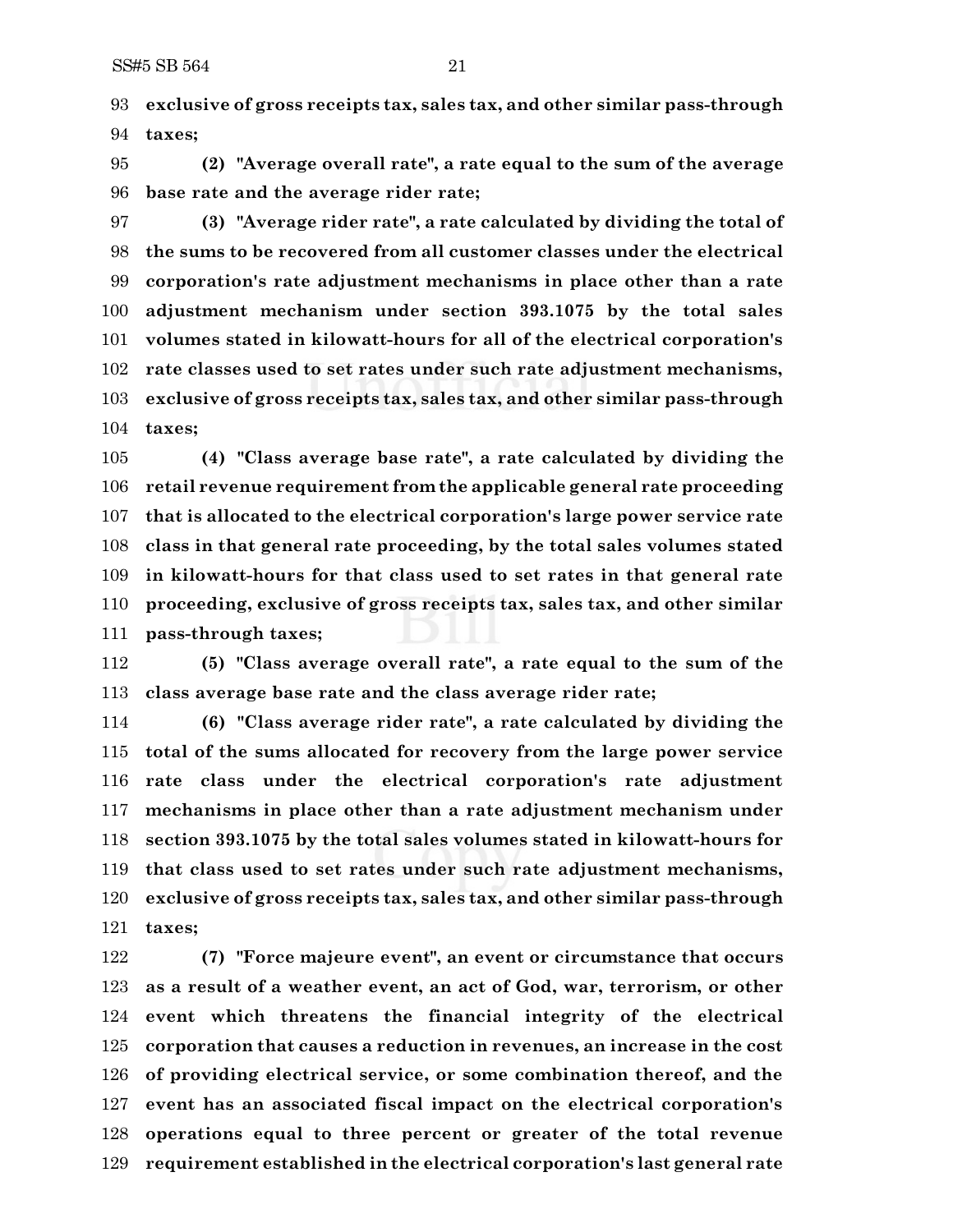**proceeding after taking into account the financial impact specified in section 393.137. Any force majeure event shall be subject to commission review and approval, and shall not preclude the commission from reviewing the prudence of any revenue reductions or costs incurred during any proceeding to set rates;**

 **(8) "Large power service rate class", the rate class of each corporation that requires the highest minimum monthly billing demand of all of the electrical corporation's rate classes in order to qualify as a member of such rate class, and that applies to qualifying customers only if they utilize the electrical corporation's distribution system.**

**393.1665. 1. For purposes of this section, "electrical corporation" shall mean the same as defined in section 386.020, but shall not include an electrical corporation as described in subsection 2 of section 393.110.**

 **2. An electrical corporation with one million or more Missouri electric customers shall invest in the aggregate no less than fourteen million dollars in utility-owned solar facilities located in Missouri or in an adjacent state during the period between the effective date of this section and December 31, 2023. An electrical corporation with less than one million but more than two-hundred thousand Missouri electric customers shall invest in the aggregate no less than four million dollars in utility-owned solar facilities located in Missouri or in an adjacent state during the period between the effective date of this section and December 31, 2023. An electrical corporation with two hundred thousand or fewer Missouri electric customers shall invest in the aggregate no less than three million five hundred thousand dollars in utility-owned solar facilities located in Missouri or in an adjacent state during the period between the effective date of this section and December 31, 2023. If the rate impact of the electrical corporation's investment in such facilities would cause the electrical corporation to exceed the one percent maximum average retail rate increase limitation required by subdivision (1) of subsection 2 of section 393.1030, that part of such costs that would cause such one percent limitation to be exceeded shall be deferred by the electrical corporation to a regulatory asset. Carrying costs at the electrical corporation's weighted average cost of capital shall be added to the regulatory asset balance and the regulatory asset shall be recovered through rates set**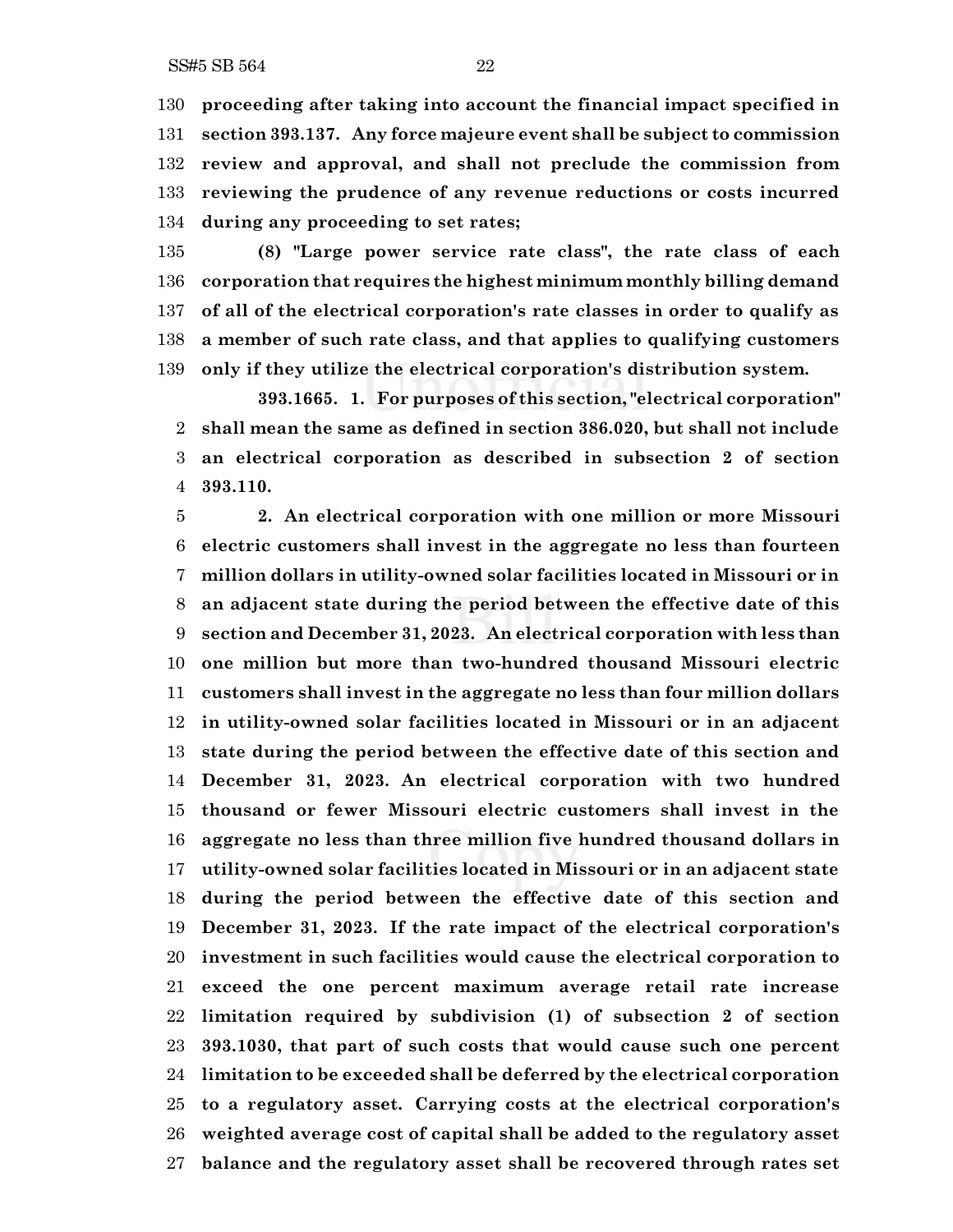**under section 393.150 or through a rate adjustment mechanism under section 393.1030, as soon as is practical.**

 **3. An electrical corporation's decision to invest in utility-owned solar facilities consistent with subsection 2 of this section shall be deemed to be prudent. An electrical corporation shall not be required to obtain the permission of the commission to construct the facilities required by this section, notwithstanding the provisions of section 393.170. The commission shall retain the authority to review the specific costs incurred to construct and own the facilities to ensure that rates are based only on prudently incurred costs.**

 **4. Nothing in this section shall preclude an electrical corporation from recovering costs of investing in or purchasing electricity from additional solar facilities beyond those provided for under subsection 2 of this section.**

 **5. This section shall expire on December 31, 2023, provided that after such expiration the electrical corporation shall be entitled to recover any remaining regulatory asset balance as provided in subsection 2 of this section.**

**393.1670. 1. Notwithstanding the provisions of subdivision (1) of subsection 2 of section 393.1030 and section 393.1045 to the contrary, and subject to the limitations provided for in this section, an electrical corporation shall, commending January 1, 2019, make solar rebates available in the amounts specified in this section. For systems becoming operational between January 1, 2019, and June 30, 2019, the solar rebate shall be fifty cents per watt, and for systems that become operational after June 30, 2019, through December 31, 2023, the solar rebate shall be twenty-five cents per watt. The rebates provided for by this section shall apply to new or expanded solar electric systems up to a maximum of twenty-five kilowatts per system for residential customers and up to one hundred fifty kilowatts per system for nonresidential customers. Customers shall be eligible for rebates on new or expanded systems for the increment of new or extended capacity and not for capacity on which rebates offered under any other provision of law have previously been paid, up to the system kilowatt limits set forth in this section. However, an electrical corporation's obligation to make solar rebate payments under this section shall not exceed the following limitations:**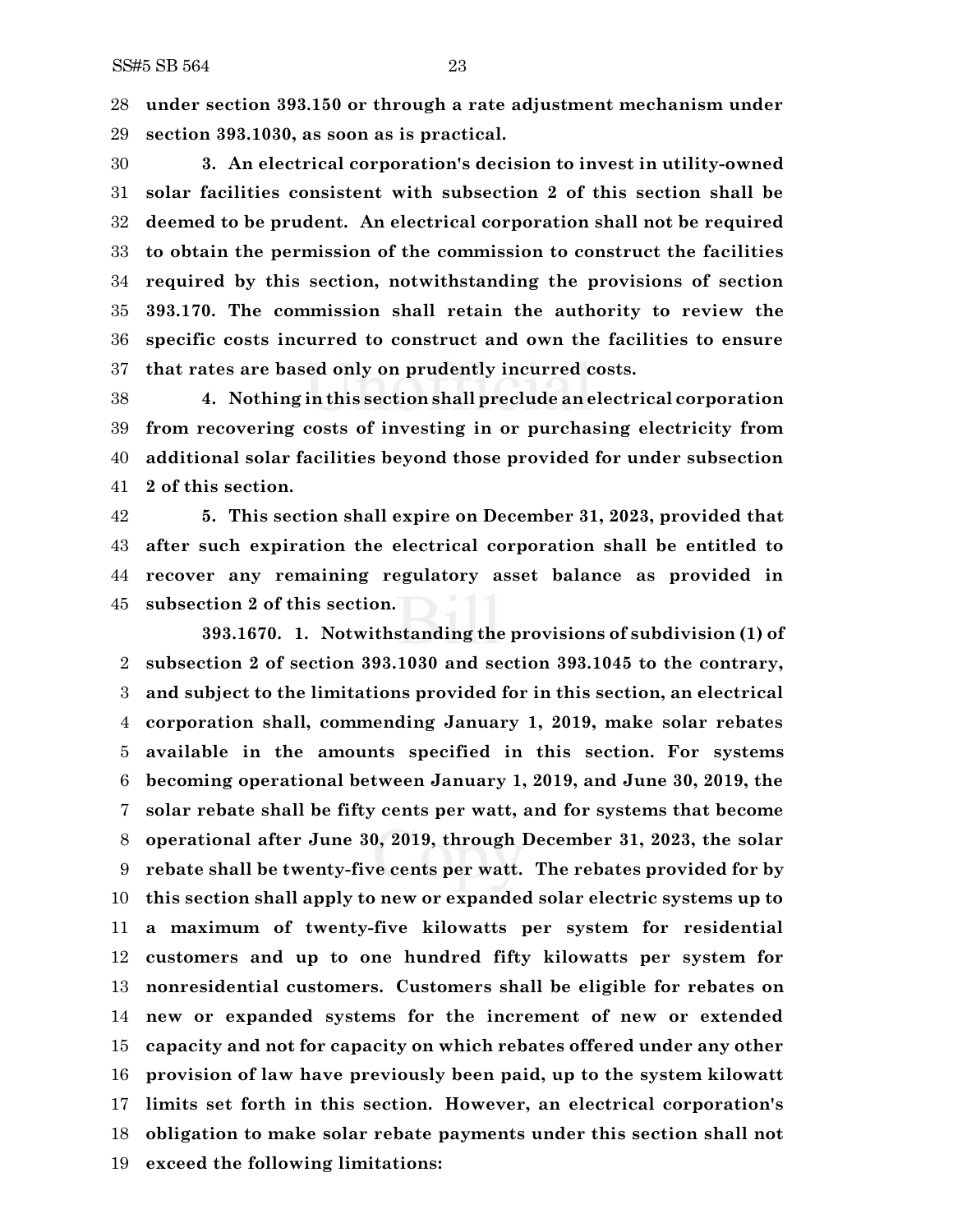**(1) Electrical corporations with one million or more Missouri retail customers as of the effective date of this section shall not be obligated to pay solar rebates in any calendar year from 2019 through 2023 in an amount exceeding five million six hundred thousand dollars or in an aggregate amount during those calendar years exceeding twenty-eight million dollars;**

 **(2) Electrical corporations with less than one million but more than two hundred thousand Missouri retail customers as of the effective date of this section shall not be obligated to pay solar rebates in any calendar year from 2019 through 2023 in an amount exceeding one million six hundred thousand dollars or in an aggregate amount during those calendar years exceeding eight million dollars; and**

 **(3) Electrical corporations with two hundred thousand or less Missouri retail customers as of the effective date of this section shall not be obligated to pay solar rebates in any calendar year from 2019 through 2023 in an amount exceeding one million four hundred thousand dollars or in an aggregate amount during those calendar years exceeding seven million dollars.**

 **2. At its election, the electrical corporation shall be permitted to recover the cost of all solar rebate payments it has made through either base rates or through a rate adjustment mechanism under section 393.1030, and shall, also at its election, be permitted to defer and amortize the recovery of such costs, including interest at the electric corporation's short-term borrowing rate, through either base rates or a surcharge over a period of the electrical corporation's choice not to exceed five years; provided that, if recovery of such costs in such manner and over such a time period would cause the electrical corporation to exceed the one percent maximum average retail rate increase limitation required by subdivision (1) of subsection 2 of section 393.1030, that part of recovery of such costs that would exceed such one percent limitation shall be deferred by the electrical corporation to a regulatory asset, to which carrying costs at the electrical corporation's weighted average cost of capital shall be added and recovered through base rates or through a rate adjustment mechanism under section 393.1030, as soon as practicable.**

 **3. Solar rebates in the amounts specified for each calendar year and in the aggregate for calendar years 2019 through 2023 referred to**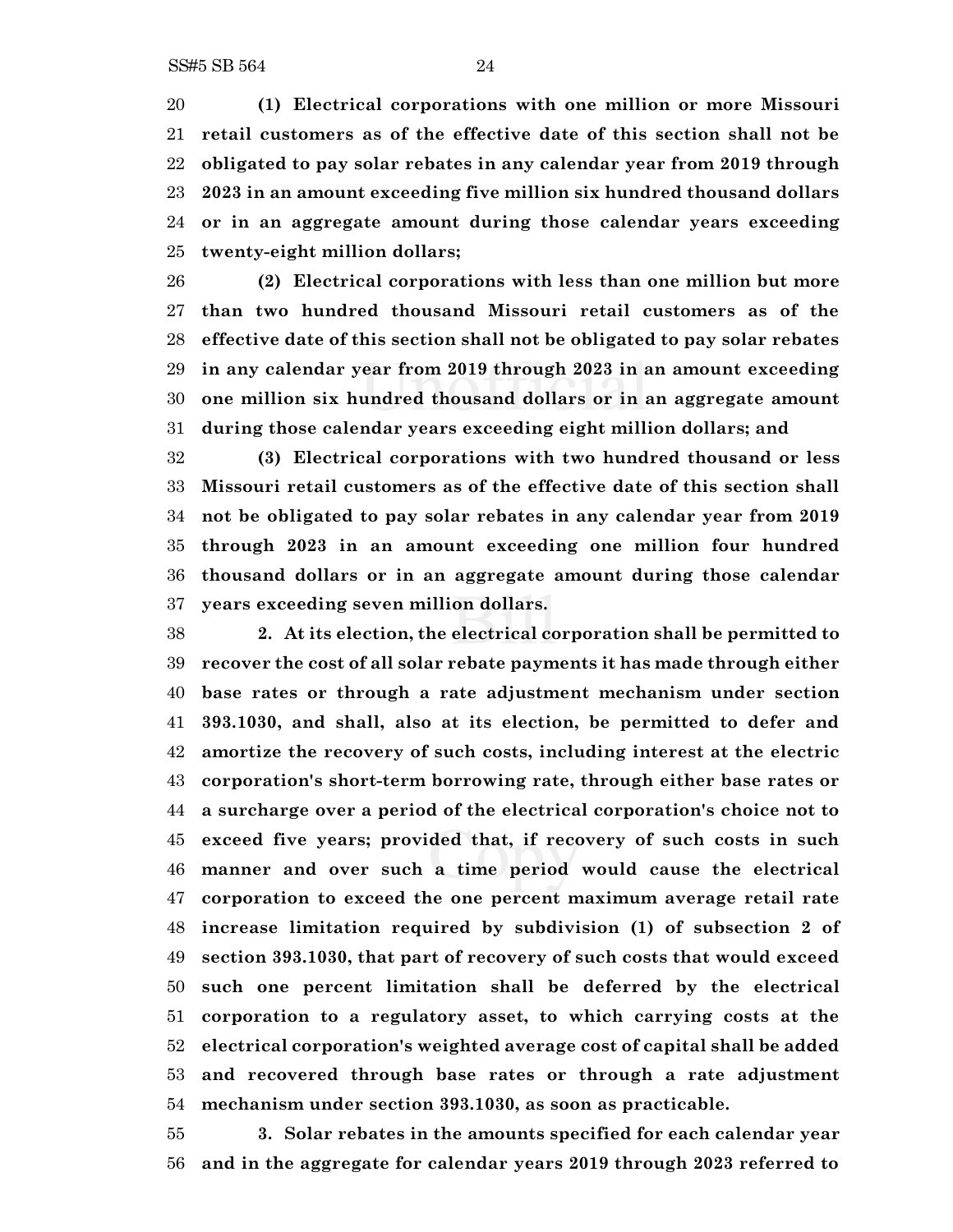**in this section shall become available effective January 1, 2019. The solar rebate provision of subsection 3 of section 393.1030, including any commission orders relating to such provisions applicable to an electrical corporation, are unaffected by this section.**

 **4. Reductions in electrical corporation loads as a result of the installation of solar systems not owned by the electrical corporation that provide electricity to the electrical corporation's customers constitute conservation.**

 **5. The commission shall have the authority to promulgate rules for the implementation of this section, but only to the extent that such rules are consistent with, and do not delay the implementation of, the provisions of this section. Any rule or portion of a rule, as that term is defined in section 536.010 that is created under the authority delegated in this section shall become effective only if it complies with and is subject to all of the provisions of chapter 536, and, if applicable, section 536.028. This section and chapter 536 are nonseverable and if any of the powers vested with the general assembly pursuant to chapter 536, to review, to delay the effective date, or to disapprove and annul a rule are subsequently held unconstitutional, then the grant of rulemaking authority and any rule proposed or adopted after August 28, 2018, shall be invalid and void.**

 **6. For purposes of this section, "electrical corporation" and "commission" shall mean the same as defined in section 386.020, but an "electrical corporation" shall not include an electrical corporation as described in subsection 2 of section 393.110.**

 **7. This section shall expire on December 31, 2023; provided however, that after such expiration, the electrical corporation shall be entitled to recover any remaining regulatory asset balance as provided in subsection 2 of this section.**

**Section 1. Notwithstanding the provisions of section 1.140 to the contrary, the provisions of this act shall be nonseverable, and if any provision is for any reason held to be invalid, such decision shall invalidate all of the remaining provisions of this act.**

Section B. Because immediate action is necessary to reduce the electric bills of consumers due to the implementation of federal tax cuts, the enactment of section 393.137 of this act is deemed necessary for the immediate preservation of the public health, welfare, peace, and safety, and is hereby declared to be an